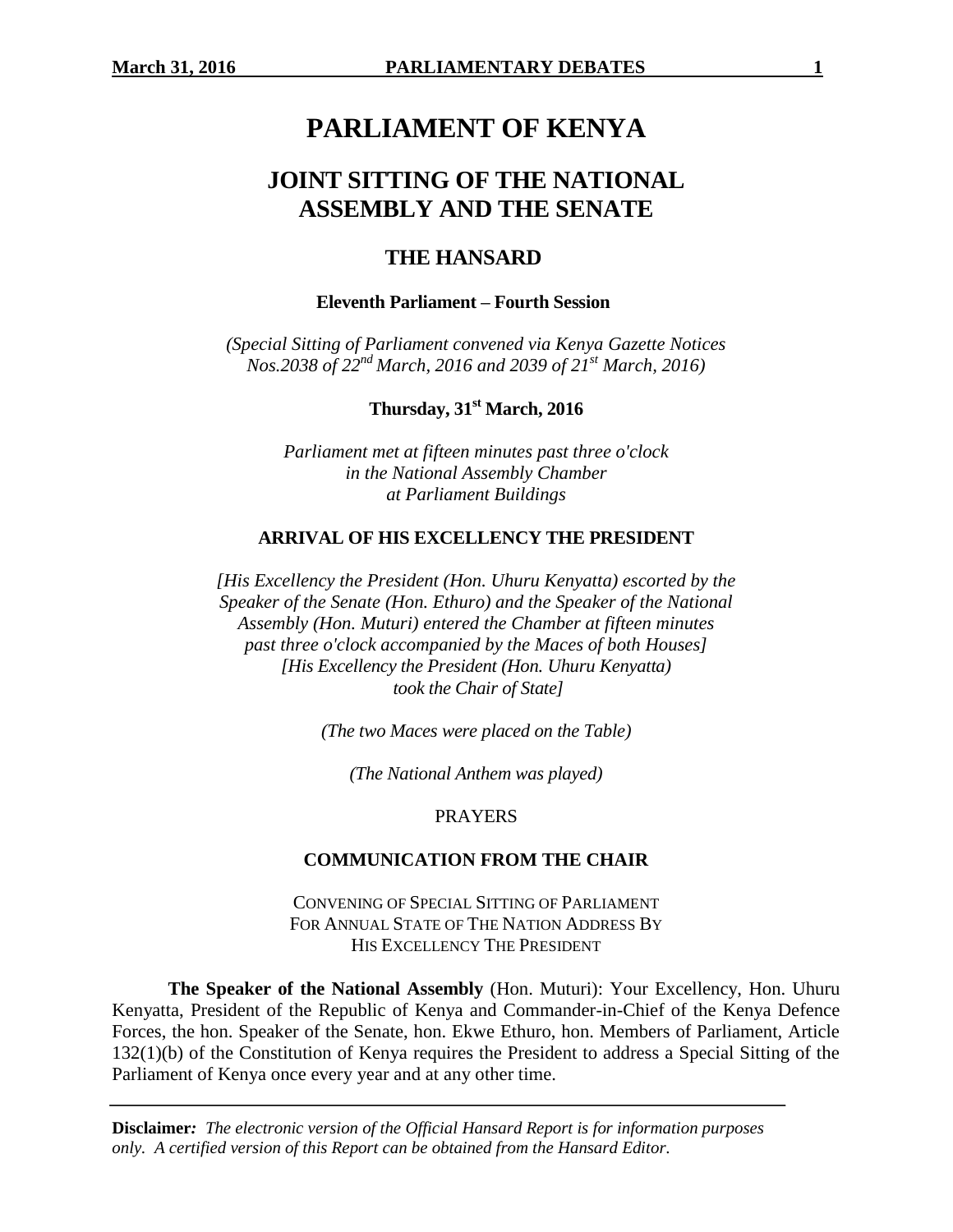Further, Article 132(1)(c) requires the President to, among others:-

"once every year-

(i) report, in an address to the nation, on all the measures taken and the progress achieved in the realisation of the national values, referred to in Article 10;

(iii) submit a report for debate to the National Assembly on the progress made in fulfilling the international obligations of the Republic."

In addition, Article 240(7) of the Constitution requires that the National Security Council whose chairman is His Excellency the President to report to Parliament annually on the state of the security of the Republic.

In this regard, hon. Members, following a request from His Excellency the President and pursuant to Article 132(1)(b) and (c)(i) and (iii) of the Constitution and the provisions of Standing Order No.22(1) and (2) of the National Assembly Standing Orders, by Gazette Notice No.2038, which was published in a Special Issue of the Kenya Gazette on 24<sup>th</sup> March, 2016, I gave notice of this Special Sitting to the Members of the National Assembly.

Similarly, pursuant to Article  $132(1)(b)$  and  $(c)(i)$  and  $(iii)$  of the Constitution and the provisions of Standing Order No.22(1) and (2) of the Senate Standing Orders, by Gazette Notice No.2039, which was published in a Special Issue of the Kenya Gazette on  $24<sup>th</sup>$  March, 2015, the Speaker of the Senate gave notice of this Special Sitting to the Senators.

Accordingly, hon. Members, this Special Sitting is properly convened.

It is now my singular honour and privilege to invite His Excellency the President of the Republic of Kenya to address this Special Sitting of Parliament.

I thank you.

*(Applause)*

**His Excellency the President** (Hon. Uhuru Kenyatta): The Speaker of the National Assembly, Hon. Justin Muturi---

*(Several Hon. Members blew whistles)*

*(His Excellency the President laughed)*

I can sit *kidogo waendelee.*

*(His Excellency the President resumed his Seat)*

*(Loud Consultations)*

**The Speaker of the National Assembly** (Hon. Muturi): Order, Members!

I wish to draw the attention of the House to the Provisions of Standing Order No.24(4) of both the National Assembly and the Senate with regard to the President's Address to Parliament. For avoidance of doubt, Standing Order No.24(4) of the National Assembly provides as follows:- "When delivering an address to the House, the President shall be heard in silence and the Address shall not be followed by any comment or question."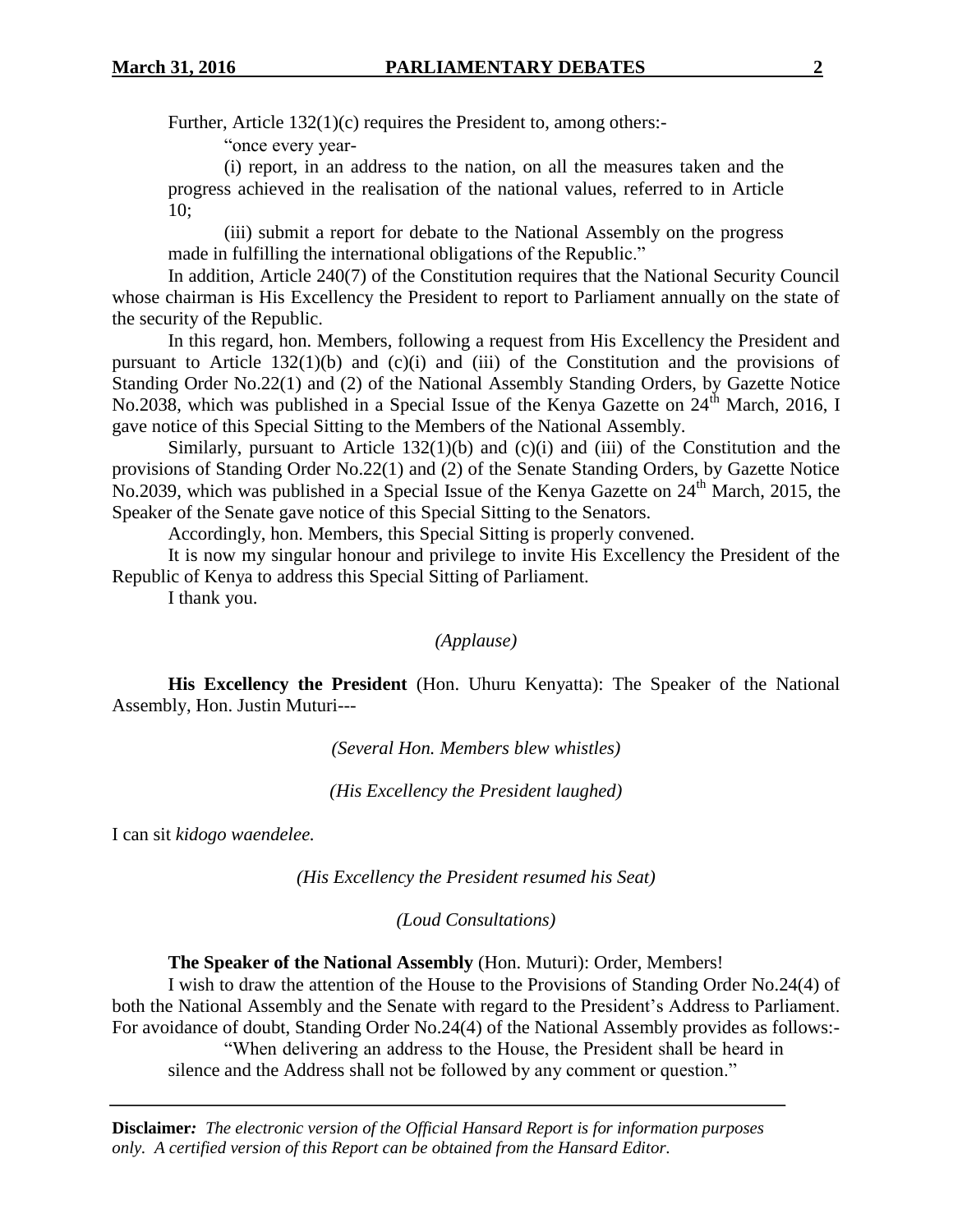#### *(Applause)*

Hon. Members, for avoidance of doubt once again, I read Standing Order No. 24(4) of the Senate Standing Orders:-

"When delivering an Address to Parliament, the President shall be heard in

silence and the Address shall not be followed by any comment or question."

Hon Members, as you are always aware, the Standing Orders of both Houses are anchored on Article 124 of our Constitution which empowers each House of Parliament to make Standing Orders for, among other things, the orderly conduct of business.

## *(Applause)*

Hon. Members, therefore, any breach of these Standing Orders indeed would be a breach as well of the anchor. Those that may have had some things they wanted to say, I am sure they have said it to their satisfaction. It is now fair that they allow those others who wish to listen to the Address by His Excellency the President the opportunity to be heard in silence without comment or questions as per the Standing Orders of the two Houses.

Hon. Members, as you are aware, this is a Special Sitting. I have just read out the convocation.

Hon. Members, it will be disorderly for any Member to interrupt the Speech by His Excellency the President by breaching Standing Order No.24(4) of both Houses. Any breach, obviously, attracts penalties as you have provided for in the Standing Orders.

Hon. Members, I thank you.

*(Several hon. Members blew whistles as His Excellency the President stood up to read his Speech)*

Hon. Members, we have a way of maintaining order in the House. Any Member who is out of order has to be dealt with.

Hon. Mbadi, you are out of order. Hon. T.J. Kajwang, you are out of order. Hon. Wanga, you are out of order. Hon. Outa, you are out of order. Hon. Wandayi, you are out of order.

Hon. Members, pursuant to Standing Order No.107, I, therefore, order that Hon. Wandayi withdraws from the Chamber.

Order, Members! Hon. Wandayi, I order that you withdraw from the Chamber. Hon. Wandayi, for the last time, I order that you withdraw from the Chamber.

*(Loud consultations)*

*(Hon. Wandayi remained seated in his place)*

*(Several hon. Members blew whistles)*

Hon. Wandayi, having refused to obey the instructions to withdraw from the Chamber, I draw your attention to provisions of Standing Order No.111; that now I have to recourse to the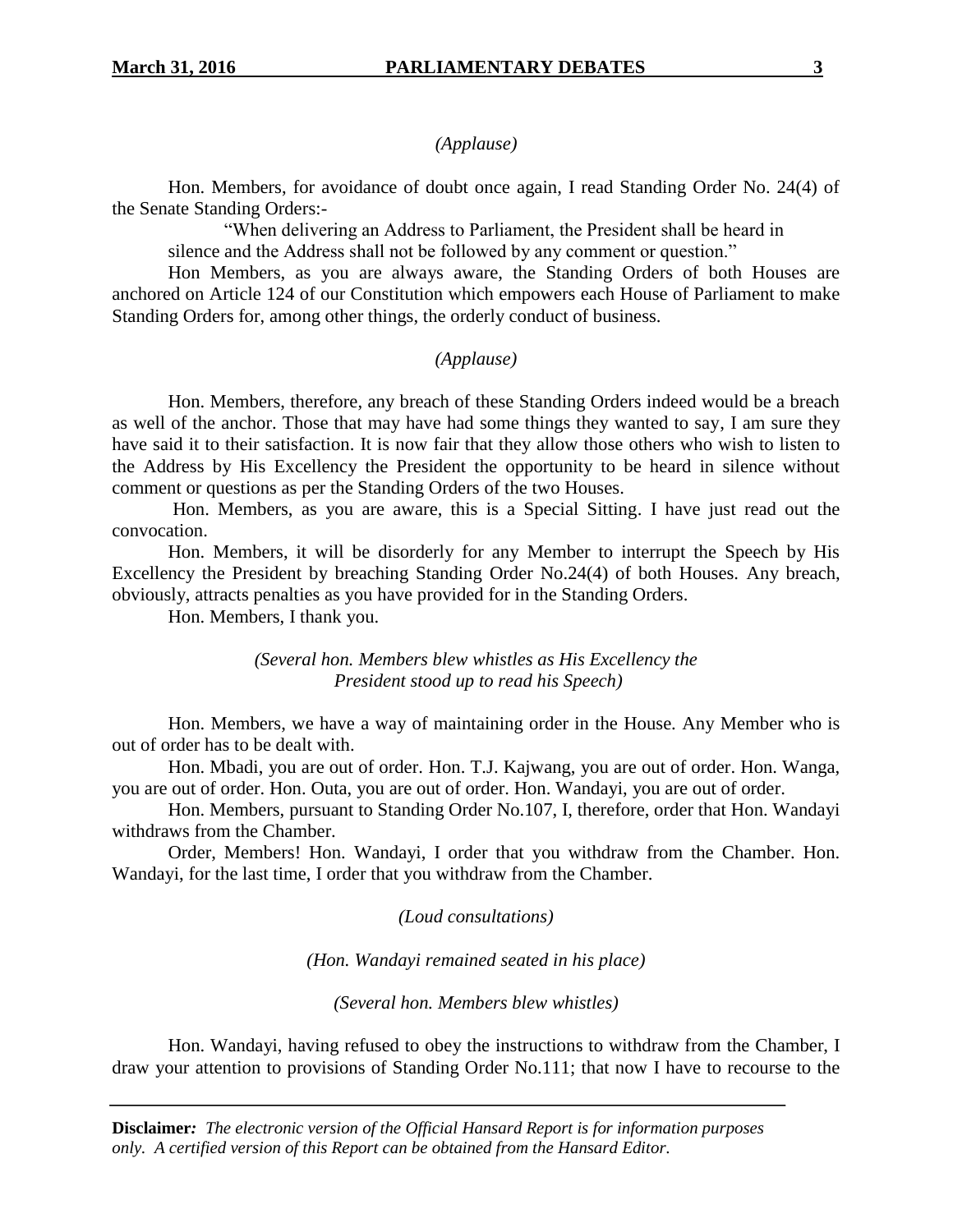use of force. I now order that hon. Wandayi be forcibly ejected from the House by the Serjeantat-Arms.

> *(Hon. Wandayi was forcibly ejected from the Chamber by the Serjeant-at-Arms)*

> > *(Loud consultations)*

*((Several hon. Members blew whistles)*

*(Loud consultations)*

Hon. Members, can the Serjeant-at-Arms confirm to me that the Member has been forcibly removed?

Hon. Members, I want the Serjeant-at-Arms to confirm to me that the said Member has been forcibly ejected out of the Chamber. Is he out?

> *(The Serjeant-at-Arms confirmed that the Member had been ejected from the Chamber)*

Hon. Members, I wish to draw your attention and I will read it for avoidance of doubt, Standing Order No.111 reads as follows:-

"If any Member shall refuse to withdraw when required to do so, by or under these Standing Orders, the Speaker or the Chairperson of the Committee as the case maybe, having called the attention of the House or Committee to the fact that recourse is necessary in order to compel such Member to withdraw, shall order such Member to be removed and such Member shall thereupon without question put be suspended from the service of the House during the remainder of the Session and shall during such suspension, forfeit the right of access to the precincts of Parliament and the Serjeant-at-Arms shall take necessary action to enforce the order."

It is accordingly so ordered.

*(Applause)*

Hon. Members, we now resume and allow His Excellency the President to make his Address.

> *(Hon. T. Kajwang, Hon. Sumra, Hon. Outa, Hon. Mbadi, Sen. M. Kajwang, Hon. Oburu and Hon. Wanga blew whistles while waving placards)*

> > *(Loud consultations)*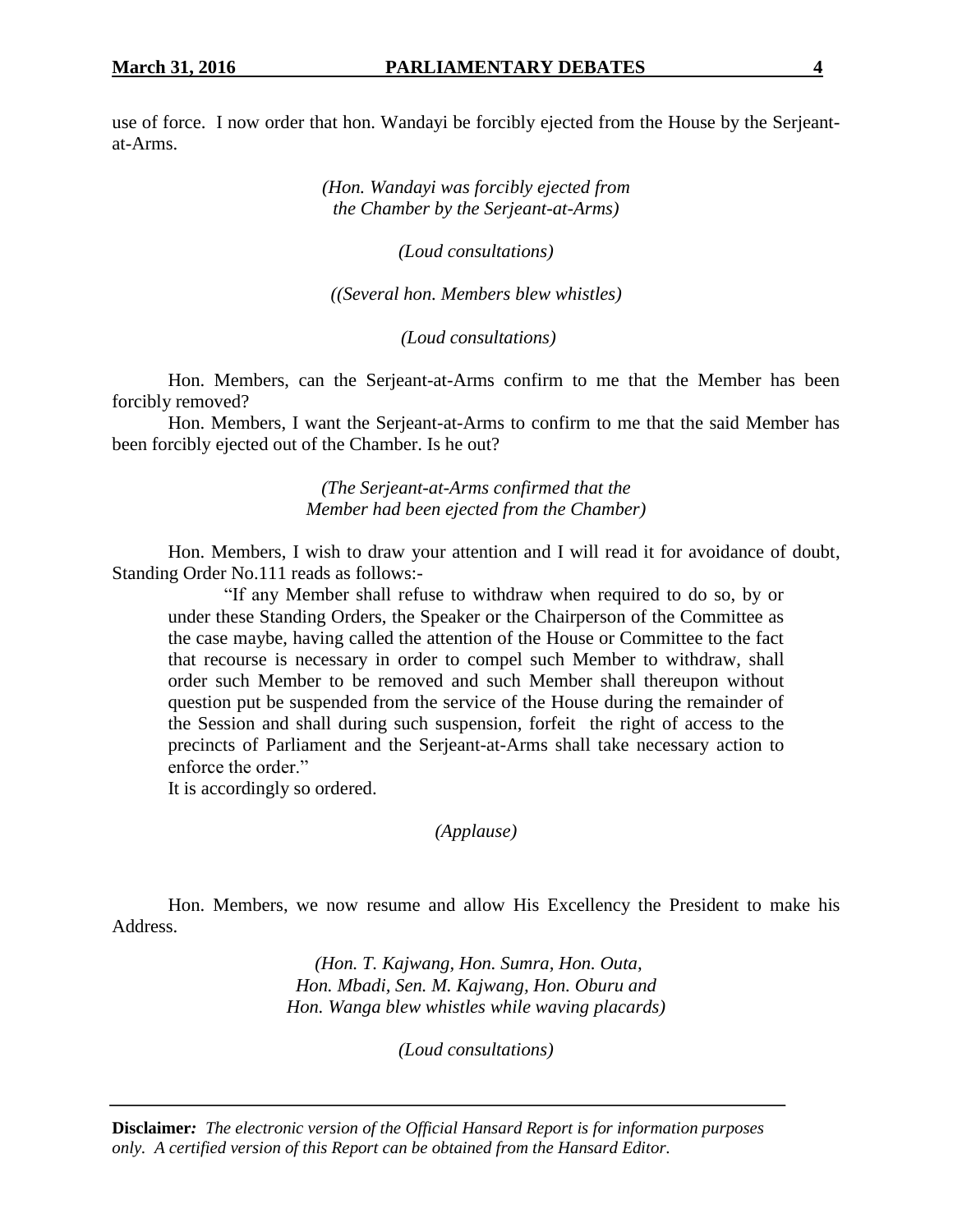Hon. Members, I order hon.T. Kajwang to withdraw from the Chamber.

*(Loud consultations)*

I order the Hon. Wanga to withdraw from the Chamber

*(Hon. Wanga withdrew from the Chamber)*

*(Loud consultations)*

*(Hon. T. Kajwang and Hon. Wanga blew whistles as they withdrew from the Chamber)*

*(Hon. T. Kajwang consulted loudly as he withdrew from the Chamber)*

Hon. Kajwang, you are a Member of the Chairman's Panel and you are not required to demonstrate in the Chamber as you withdraw. You know the Standing Orders.

*(Loud consultations)*

Likewise, I order hon. Mbadi to withdraw from the Chamber.

*(Loud consultations)*

*(Hon. Mbadi remained seated in his place)*

I order the Serjeant-At-Arms to ensure that hon. Mbadi is out of the Chamber.

*(Loud consultations)*

*(Hon. Mbadi was escorted out of the Chamber by the Sejearnt-at-Arms)*

I also order hon. Outa out of the Chamber. Hon. Outa, be out of the Chamber.

*(Hon. Outa blew a whistle and waved a placard)*

Hon. Outa, be out of the Chamber, failure to which you will be ejected.

*(Hon. (Ms.) Kipchoim took hon. Outa's placard and tore it)*

*(Hon. Outa withdrew from the Chamber)*

*(Applause)*

Order, hon. Members! None of you has better view of the Chamber than myself. With the resumption of order, I request His Excellency the President to make his Address.

*(Applause)*

*(Loud consultations)*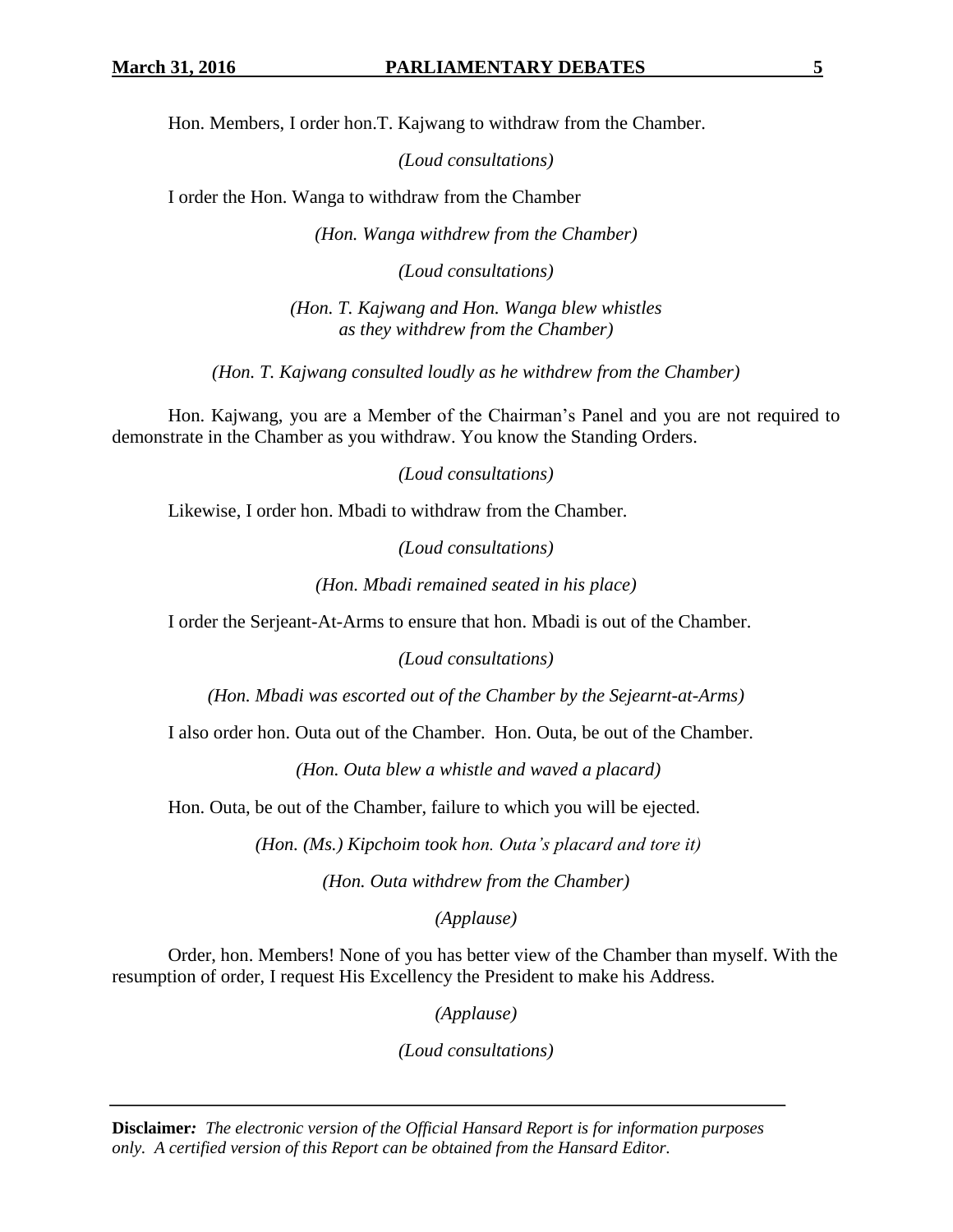## **March 31, 2016 PARLIAMENTARY DEBATES 6**

*(Sen. M. Kajwang stood up in his place and blew a whistle while waving a placard)*

*(Loud consultations)*

**The Speaker of Senate** (Hon. Ethuro): Order, Members! Order, Sen. M. Kajwang!

*(Loud consultations)*

Order, Members! For the avoidance of doubt, I confirm that the Speaker of the National Assembly, who is presiding over the Joint Session, read correctly the Standing Orders of the two Houses. The sanctions contemplated apply across the board.

*(Applause)*

Indeed, it is the responsibility of the Speaker of the House to maintain order. When the Speaker rises, every other Member must resume his or her seat. Under those circumstances, I hereby order that Sen. M. Kajwang to withdraw from the Chamber.

*(Sen. M. Kajwang withdrew from the Chamber)*

*(Loud consultations)*

**The Speaker of the National Assembly** (Hon. Muturi): Order, Members!

*(Hon. Odhiambo-Mabona consulted loudly)*

Hon. Odhiambo-Mabona, I order you out of the Chamber.

*(Hon. Odhiambo-Mabona consulted loudly as she* 

*withdrew from the Chamber)*

Hon. Members, as you know, everybody has a right to hold their opinions. I advise that any Member who feels that he or she is not ready to listen to the Address by His Excellency the President should feel free to withdraw from the Chamber. It does not show any level of maturity. If you feel you do not wish to listen to the Presidential Address, you are advised to withdraw quietly.

*(Applause)*

Now that it appears there is order in the House, may I request His Excellency the President to make his Address.

*(Applause)*

**His Excellency the President** (Hon. Uhuru Kenyatta): Thank you' Mr. Speaker, Sir. After being thoroughly entertained, we can now get back to serious business.

*(Laughter)*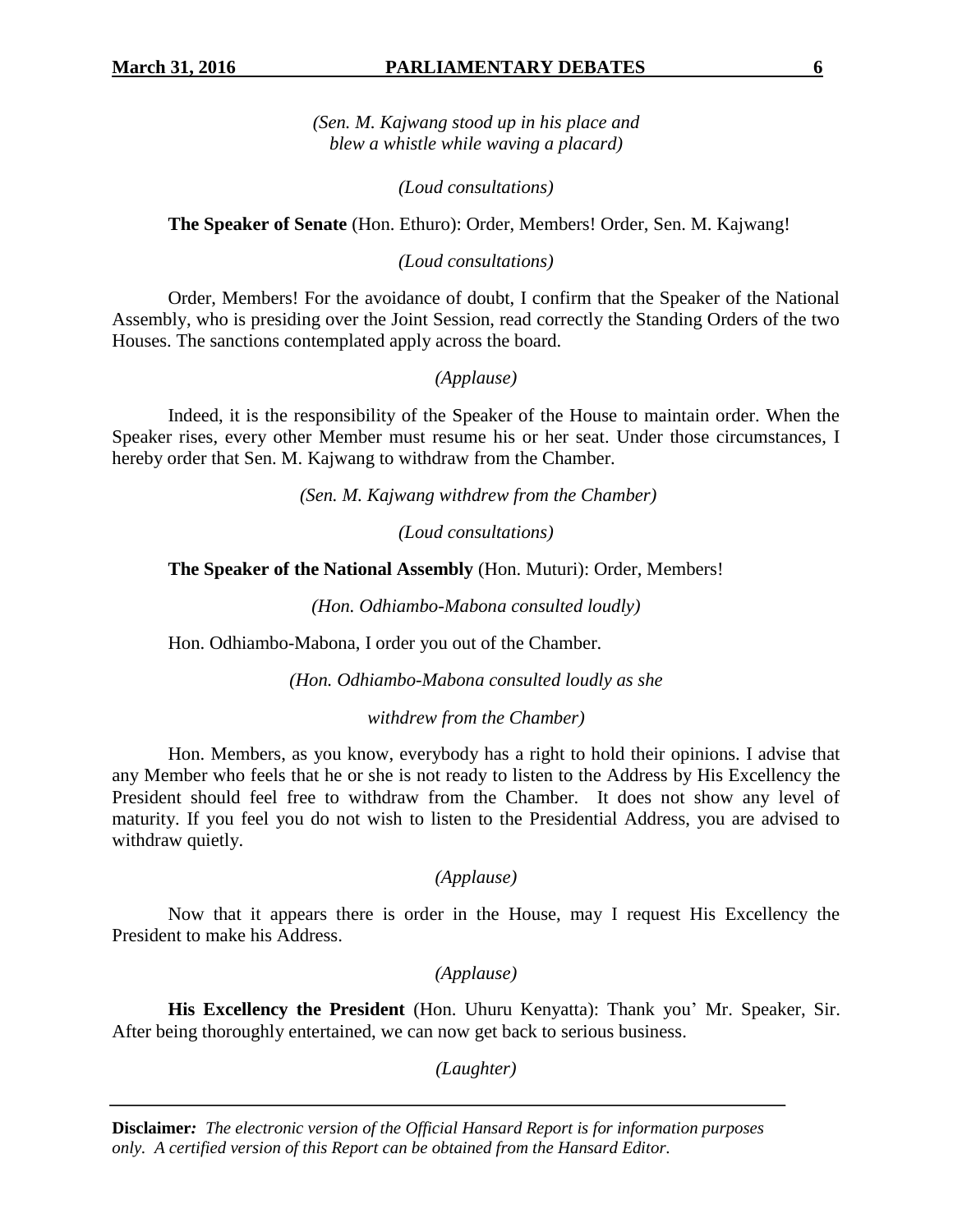The Speaker of the Senate, hon. Ekwee Ethuro, hon. Members of Parliament, fellow Kenyans, today I join you in this august House to reflect on the great state of our nation---

*(Hon. Arati blew a whistle while waving a placard)*

*(Loud consultations)*

**The Speaker of the National Assembly** (Hon. Muturi): Once again, hon. Members, Hon. Arati, you are out of order. The provisions of the Standing Orders as referred to by the Speaker of the Senate are correct both in the Senate and in the National Assembly.

Hon. Simba Arati, you are out of order. Kindly withdraw from the Chamber.

*(Hon. Arati blew a whistle and waved placard as he withdrew from the Chamber)*

*(Loud consultations)* 

Hon. Members, including the Leader of the Majority in the National Assembly, the Speaker is still on his feet.

I did indicate that if you want to withdraw, please, do not interrupt. If you could withdraw quietly, it would be great honour. Indeed, it reflects a lot on you. Once again, please, if there is any Member who does not want to listen to the Address by His Excellency the President, he or she should just withdraw. You do not have to blow whistles; as you know that is a matter that will have to be dealt with by the Powers and Privileges Committee. It is gross disorder.

I now give one minute to those Members that feel desirous of withdrawing to do so.

*(Hon. Bosire consulted loudly while standing)*

**The Speaker of the National Assembly** (Hon. Muturi): Hon. Bosire, I am on my feet; just resume your seat.

*(Hon. Bosire continued to consult loudly while standing)*

Hon. Bosire, you are grossly out of order. Let me also disclose that we are able to identify those of you with whistles. If you do not want to listen to the Address, please, just withdraw; do not hide. Nobody should point or name any other Member.

*(Hon. Bosire consulted loudly)*

Hon. Bosire, you are out of order now. Those Members wishing to withdraw can do so now.

*(Loud consultations)*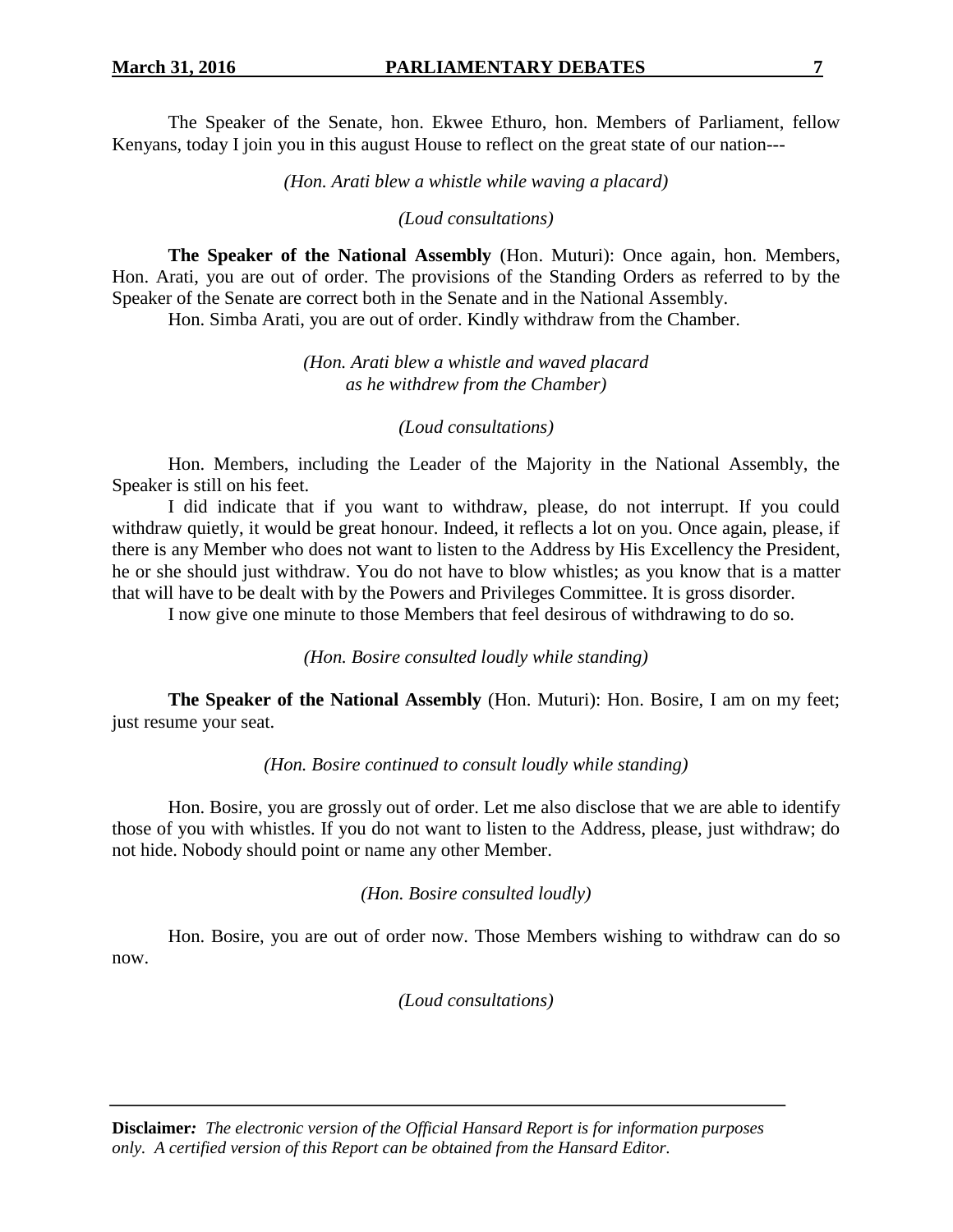Hon. Members, I take it that no Member wishes to withdraw voluntarily. Let me also restate that any interruption, in whatever manner, will be gross disorder and in breach of Standing Order No.24 (4) of both Houses.

Your Excellency the President, you may give your Address.

## **PRESIDENTIAL ADDRESS**

#### EXPOSITION OF PUBLIC POLICY

**His Excellency the President** (Hon. Uhuru Kenyatta): Hon. Speakers, this occasion is not just important, but it lies at the heart of our democracy and nationhood. It is in the spirit of accountability and democracy that I have, over the last two years, addressed the nation to explain what my administration has achieved in fulfillment of the constitutional requirements laid out in Articles 10, 132 and 240.

Hon. Speakers, fellow Kenyans, I want to affirm that our nation is strong and the Nationalist Covenant negotiated by our founding fathers at Independence is alive and well. We have re-imagined, enhanced and expanded it. The spirit of the Lancaster covenant that bound us together as a nation in the 1960s is still with us. Although we experienced turbulence in the 2007 post-election violence, we as a people reaffirmed our commitment to the Nationalist Covenant in August 2010, when we proclaimed a new Constitution.

Hon. Speakers, I am humbled to pioneer the establishment of the Second Republic as envisioned by our second Constitution. To establish the first Republic, our founding fathers sacrificed their years of youth, defended the ideals of the Nationalist Covenant with their very lives and stayed the course until we were free and became an independent nation. Every one of us owes a sacred duty to them and a responsibility to pass on a secure, united and re-imagined nation to future generations.

Hon. Speakers, as I stand here, there are brave Kenyans in uniform who echo the youthful valour and patriotism of our founding fathers. With skill and tireless determination, these young heroes are fighting a cruel enemy who is burning cities and countries across the globe. Our soldiers in Somalia, their police and intelligence counterparts at home are all keeping their part of the bargain by defending the nation. They are protecting the Republic, but more fundamentally, securing the broader Nationalist Covenant. Their duties have at times demanded the ultimate price and for this, we owe them gratitude and an eternal place in our hearts. As their Commander-in-Chief, I honour them and want to assure their families of our utmost consideration and respect for their service and sacrifice. While on this, I want to assure this august House that my Government has every intent to uphold the dignity of our soldiers. As their Commander-in-Chief, I will not allow them to be subjected to undue harassment.

Hon. Speakers, I would now like to take a moment to salute our fallen heroes from the Kenya Defence Forces and the National Police Service. I ask the House to stand for a minute of silence in their honour.

> *(Sen. Bosire remained sitting while other Members stood up in their places)*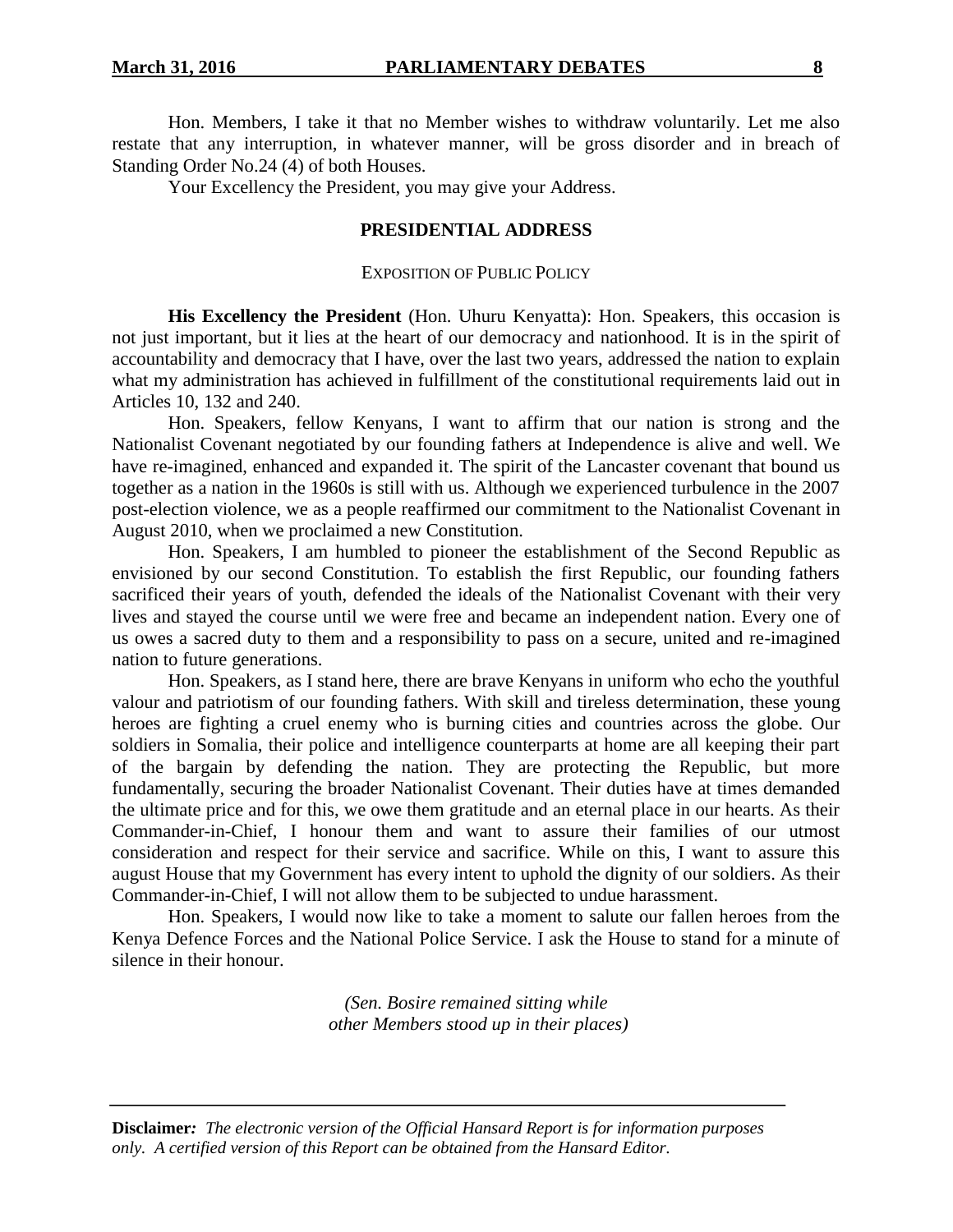*Mhe. Bosire, sikuulizi usimame kwa sababu yangu; ni kwa niaba ya askari wetu ambao wanakulinda hata wewe.*

*(Hon. Bosire stood up in his place)*

*(Hon. Members of Parliament observed a minute of silence)*

Thank you very much.

Fellow Kenyans, hon. Members, today, I invite you to a moment of national selfreflection. At a personal level, I am compelled to return to the question of our nationhood as crafted by our founding fathers and re-imagined by us in August, 2010. In discussing this question, I will expound on the Nationalist Covenant. This Covenant was crafted as an exchange of promises and guarantees between the communities that make Kenya. It was built as a bond that waxes the 42 communities to one nation. It defined our lowest common denominator and our irreducible minimum as a collection of communities. It was our unwritten contract binding one to all and all to one. That is what convinced all of us to join hands and constitute Kenya.

But as the country developed, we took this Nationalist Covenant for granted. We assumed it until we saw other nations losing it and falling asunder. We ignored it until we faced the dangers of losing it in 2007. Now, it is at the centre of our national question and we must tackle it head-on. The question we must now pose is: What is our individual and collective responsibility to this Covenant? If it is the base upon which our nationhood is build, how much do we engage with it? How do we protect it from ourselves and others? How do we preserve it for our children and generations to come?

The Nationalist Covenant is a bond that brings together 40 million Kenyans. It is greater than each one of us but must respect every one of the 40 million of us. This Covenant is sacred and the 40 million who created it are sacred too. Administrations will come and go but the Covenant and the people remain. Leaders will come and go but the Covenant and the people shall remain. If we disagree as leaders, the Covenant does not change. It remains unmoved and is the embodiment of all our collective aspirations, the representation of all of us. This unity of intent is the lowest common denominator as a people. It defines our nationhood and our diversity as Kenyans. To aggress it is to harm yourselves because it is part of you.

#### *(Applause)*

Hon. Members, those in Opposition and alternative society have disagreed with our understanding of this Nationalist Covenant. As a democratically elected Government, we have supported their concerns as part of the expansion of citizen expression. In fact, I think from this, we have created an active and effective Opposition and civil society – in fact, the most active on the continent of Africa –and we celebrate this diversity and Kenyan invention. However, our Opposition should be reminded that they are the alternative side of the Nationalist Covenant; that they are part of it and they are bound by it through normative law. In their undertakings, therefore, they must remain true to the ideal of the commonwealth of all. This way, we, as a nation, can go through election cycles without worrying whether the gains of one administration will be destroyed rather than being assured that they will be built on by the incoming one.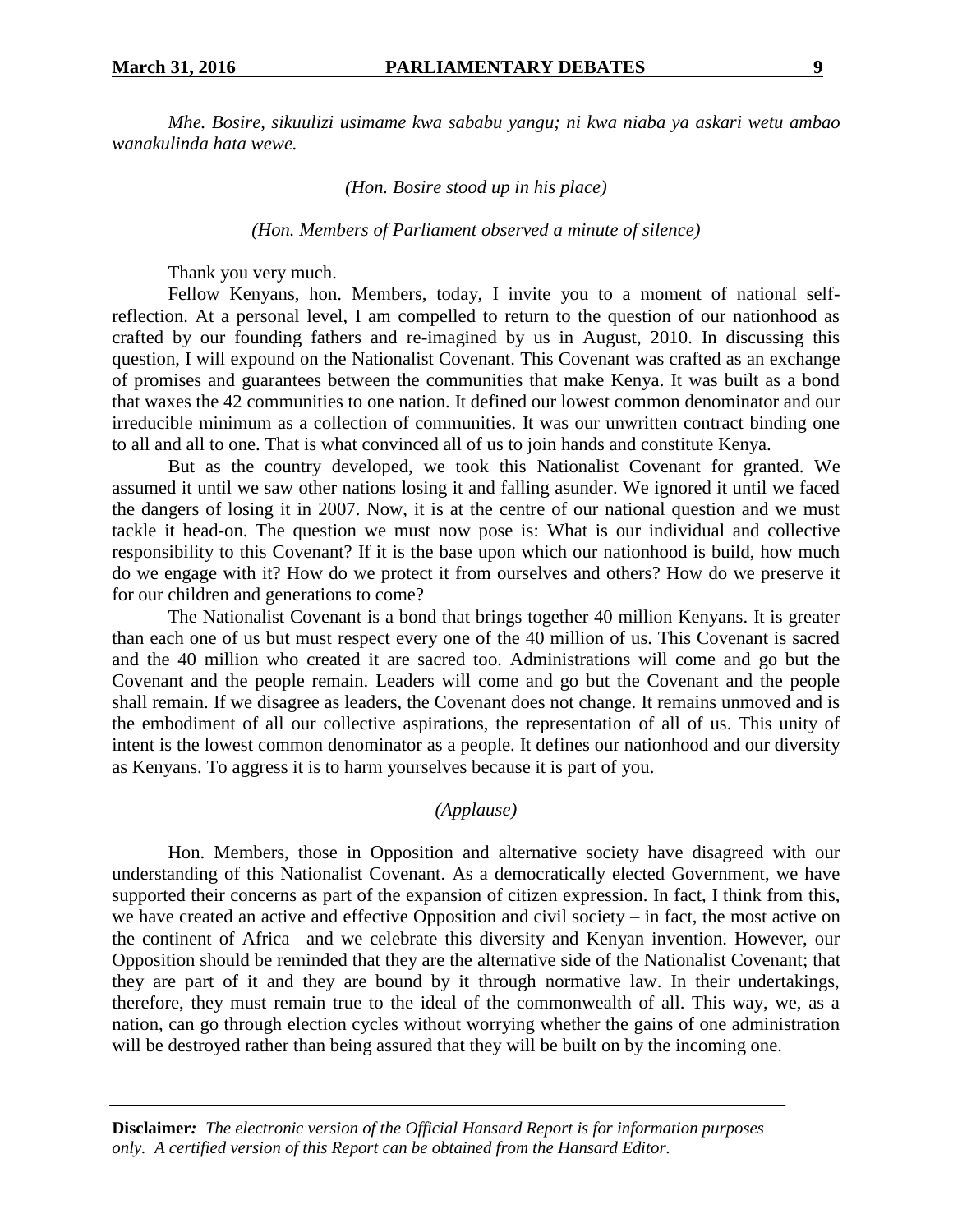## *(Applause)*

That is why, today, I invite the Opposition and the alternative society to liberally criticise my Government's agenda but they must not criticise it as a sport. They must criticise it as owners of the Covenant and provide alternatives. Criticism without alternatives is just reckless political sport.

Further, I also address myself to the beneficiaries of expanded fields of citizen expression including civil society, the general population and the media. They must enjoy the new liberties with conscientiousness, responsibility and faithfulness to the Covenant. I say this, hon. Members, because new found liberties have a way of promoting reckless abandon. As you enjoy the liberties, we must remain true to the spirit of our nationhood. We criticise if we must, but then give alternatives; build bridges between divides instead of digging trenches and build a culture of celebration instead of a culture of lamentation. In sum, those who enjoy our new liberties must not contaminate the spirit our nationalism. Everything will come and go in Kenya but the Covenant that binds us is eternal. If we remain true to this lowest common denominator, this historical exchange of promises and guarantees, this unwritten contract that binds all to one and one to all, then the State of the Nation will forever remain unchallenged.

#### *(Applause)*

Hon. Speakers, hon. Members and fellow Kenyans, I will now turn to a record of the pledges given by my Government for the current reporting year and our achievements so far. Then, I will attempt to tie them to our nationhood. It must be noted that development is a secondary and supportive aspect of our nationhood. We are a nation on the path of progress; a nation on the move that is rapid and impressive enough to attract the attention of the world. We continue to dare, to hope in the promise of prosperity for every Kenyan. We hold steady the reins of our bold and vibrant Constitution that is intended to empower our people, strengthen our nationhood and advance positive social transformation.

Over the last two weeks, you have heard in great detail the achievements of my administration in the last 12 months. You have heard from my Deputy President as well as Cabinet Secretaries the lengths to which we have gone and we will continue to go in order to transform this nation. I want, today, to give context to the work we have done; what it means to the Kenyan people and where we are heading in the coming years.

Our economy is resilient at a time of global economic and financial turmoil that has seen some of the strongest performing economies in the world stumble into recession. I am glad that the macro-economic foundations of Kenya are strong and sustainable. Our real Gross Domestic Product (GDP) growth was 5.8 per cent in 2015 and we expect to hit the 6 per cent mark over the next 12 months. Inflation has remained under control and our foreign exchange reserves have improved significantly. We all know that our dreams for decent jobs, more profitable businesses and more taxes to pay for our health and education are depended on a strong economy.

We, as Kenyans, have joined the realm of middle income countries with the consequence that we can now access non-concessional credit from institutions such as the African Development Bank and the World Bank at significantly cheaper cost. We have also seen the continuing confidence of the financial markets in Kenya and the world's most sophisticated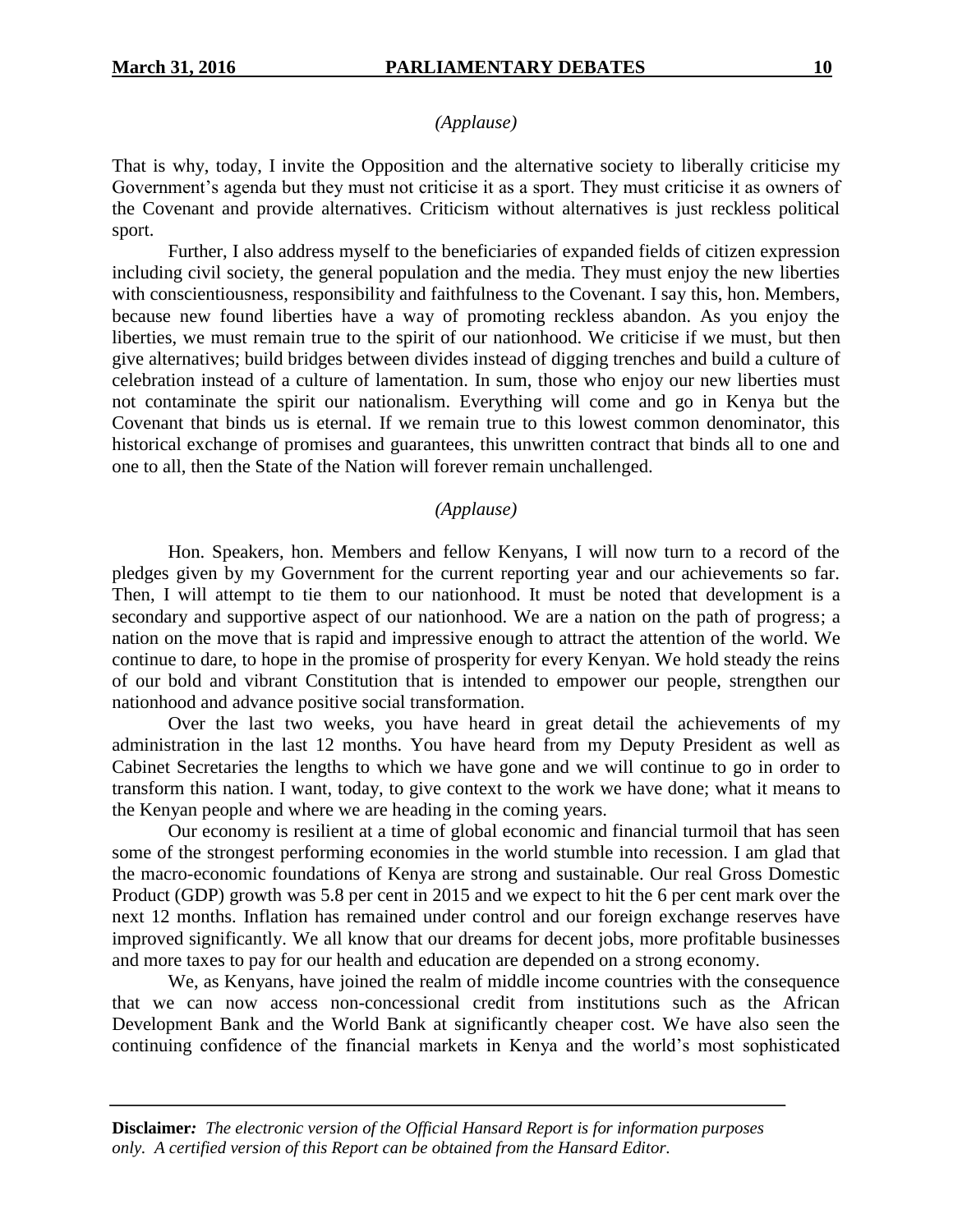financial institutions agree on the strengths of our economic fundamentals, our management of the economy and our future growth story.

Speakers, hon. Members and fellow Kenyans, my administration is investing not only in the immediate improvement of Kenyans' lives but also in laying the future for the true prosperity that we seek. That is why we have made such bold investments in security, transport and infrastructure, energy, Information and Communication Technology (ICT), mining and agriculture. We all know that even while the national economy is growing strongly, it is still too small to fulfill our people's aspirations for themselves and their families. Only a true transformation will do this for us. However, transformations are not easy. They are full of ups and downs, and it is a very hard path. Every Kenyan knows this from their own life stories how tough it is to save money for school or to start small businesses; how difficult it is to walk miles every morning to get to school and work, yet with undying hope in a better tomorrow, the Kenyan people persist in working hard in seeking to improve themselves and their families.

My job as President, our job as Government, your job as legislators, is to walk with the people in that path of personal transformation, by ensuring that the country is transforming with our people. As we transform one individual at a time, we will fulfill the Nationalist Promise. In time, we will create a collective nation that is secure, prosperous, healthy and well educated in line with the covenant of our founding fathers.

This Nationalist Promise that I keep referring to was not just about inspiration or citizenship; it was also a determination to combat poverty, ignorance and disease and that we were going to enable our people to make an honest living. These are the reasons that have driven my administration to now make it easier to register a company. Through the overhaul of the Companies Act, we have cut to a minimum the old stringent rules that once made it difficult for sole business owners to register as limited companies. Further reforms such as the passing of the Insolvency Act have improved the processes that are required for one to be in business in the formal sector. They have sought not to fiddle with existing approaches but instead transform the business landscape.

Evidence of our success is that the World Bank's doing business indicators show Kenyato be the third most improved country in the world. We, as a country, jumped almost an unprecedented 28 positions in their rankings. Nairobi, our capital city, was named the most attractive destination for foreign direct investment in Africa. Kenya alone on the African continent was singled out as one of the seven most promising emerging markets. This achievement is also part of our Nationalist Promise.

## *(Applause)*

I take this opportunity to thank you, Members of Parliament (MPs), both of the Senate and the National Assembly, for taking time to review and pass the necessary pieces of legislation, to enable many of these reforms to be implemented. I also ask for your support in quickly passing other pieces of legislations to support this effort.

Speakers, hon. Members and fellow Kenyans, despite global economic and financial turmoil, our Kenyan economy has shown notable resilience. A strong example of this resilience is the performance of the vital tourism and hospitality sectors. These suffered severe setbacks as a result of terrorist attacks. This meant that their vital role in providing employment depended on by thousands of families and businesses was harmed. That is why my administration has laid great emphasis of the full recovery of the tourism industry and we responded robustly. As part of the recovery strategy, my administration has set aside Kshs1.2 billion worth of incentives for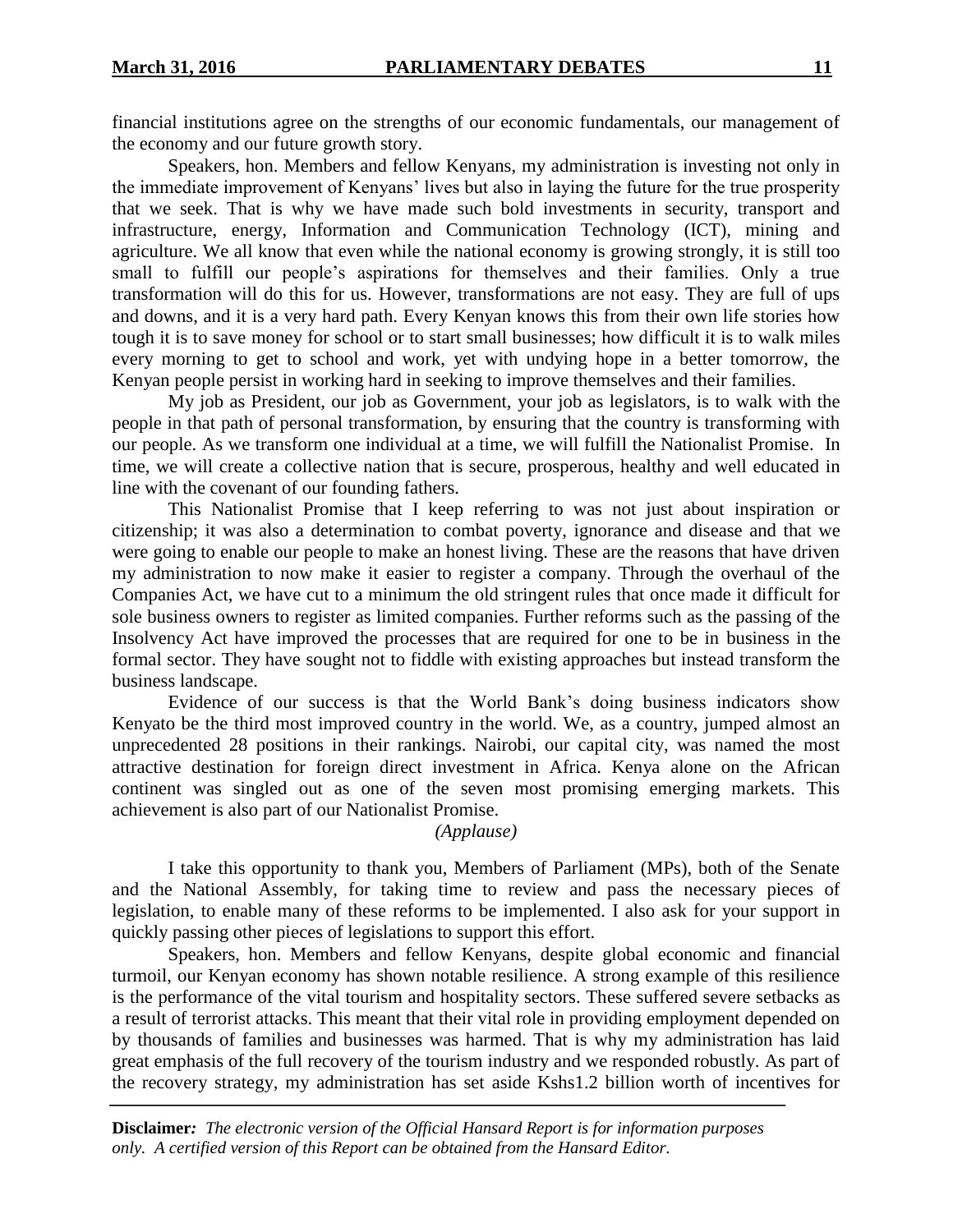charter flights which have resumed their previous frequency; and visa fees for children under 16 were waived with effect from 1<sup>st</sup> February, 2016. We have also accelerated the construction of the Port Reitz-Airport Road in Mombasa County as well as the planned Dongo Kundu bypass. Together, they will allow Kenyans as well as our tourists to get from the mainland to the south Coast without using the ferry.

*(Applause)*

Similarly, we have instituted extra marketing efforts and strengthened security measures such as the lighting of our streets and providing extra support to our security services. The result of all these has seen a rise in the number and quality of our hotels. As we speak, many of our hotels especially in the coastal region have been fully booked through to June.

I take this opportunity to thank the investors in the sector who have shown their faith in Kenya, such as the entrepreneurs who committed to the construction of the English Point Marina, the new Best Western Plus Creek side Hotel in Mombasa County and many others across the country. We cannot, however, forget that the major factor in this rebound is the resilience of our own Kenyans and their love for our country's outstanding beauty. They have continued, even during the difficult times, to travel and book into our hotels. If we do not believe in our country, who will? I thank all Kenyans in a special way, for believing in their motherland and keeping our tourism sector going.

Speakers, hon. Members and fellow Kenyans, every single Kenyan knows what a road means to their lives. It is the opening up of numerous possibilities. The instant economic activity that follows their construction is clear to all. That is why my administration is making such a comprehensive and determined effort to open up the country. This is also part of the Nationalist Covenant whose intention was to physically link all our communities to create the nation of Kenya. The logic here is that infrastructure creates nations and jobs.

I have emphasized the development of our infrastructure because our vision of growth depends on the ability to leverage our competitive workforce, our regional position and the global economy, to deliver shared and sustainable growth. More than 100 years since the colonial government laid the first rail; the Kenya-Uganda Railway, we are constructing our own world class Standard Gauge Railway (SGR). As I stand here today, we will complete and operationalise the new railway between Mombasa and Nairobi by June 2017. The construction of the SGR project has employed thousands directly and indirectly with over 27,000 jobs created to date.

It is the intention of my administration to extend the SGR to Naivasha and eventually tothe Port of Kisumu and to the border town of Malaba. This will open up more than half of the country to increased domestic and regional trade.

Plans are also underway to modernize the existing metre-gauge railway line across the country covering Voi, Taveta, Thika, Nanyuki, Nakuru, Eldoret, Bungoma, Kericho, Kitale, among others. Along these rails will be new industries and business ventures further enabling us to create jobs for our young men and women.

Hon. Members, my immediate predecessor's administration laid great emphasis on road construction, and rightly so. My administration has built from the strong foundation he started. To this end, my priority has been three-fold; first, to complete the road works commenced by President Kibaki's Administration; second, to open up major new national trunk routes; and third, to implement the ambitious Roads Annuity Programme that will provide thousands of kilometers of low volume tarmac roads to Kenyan rural communities.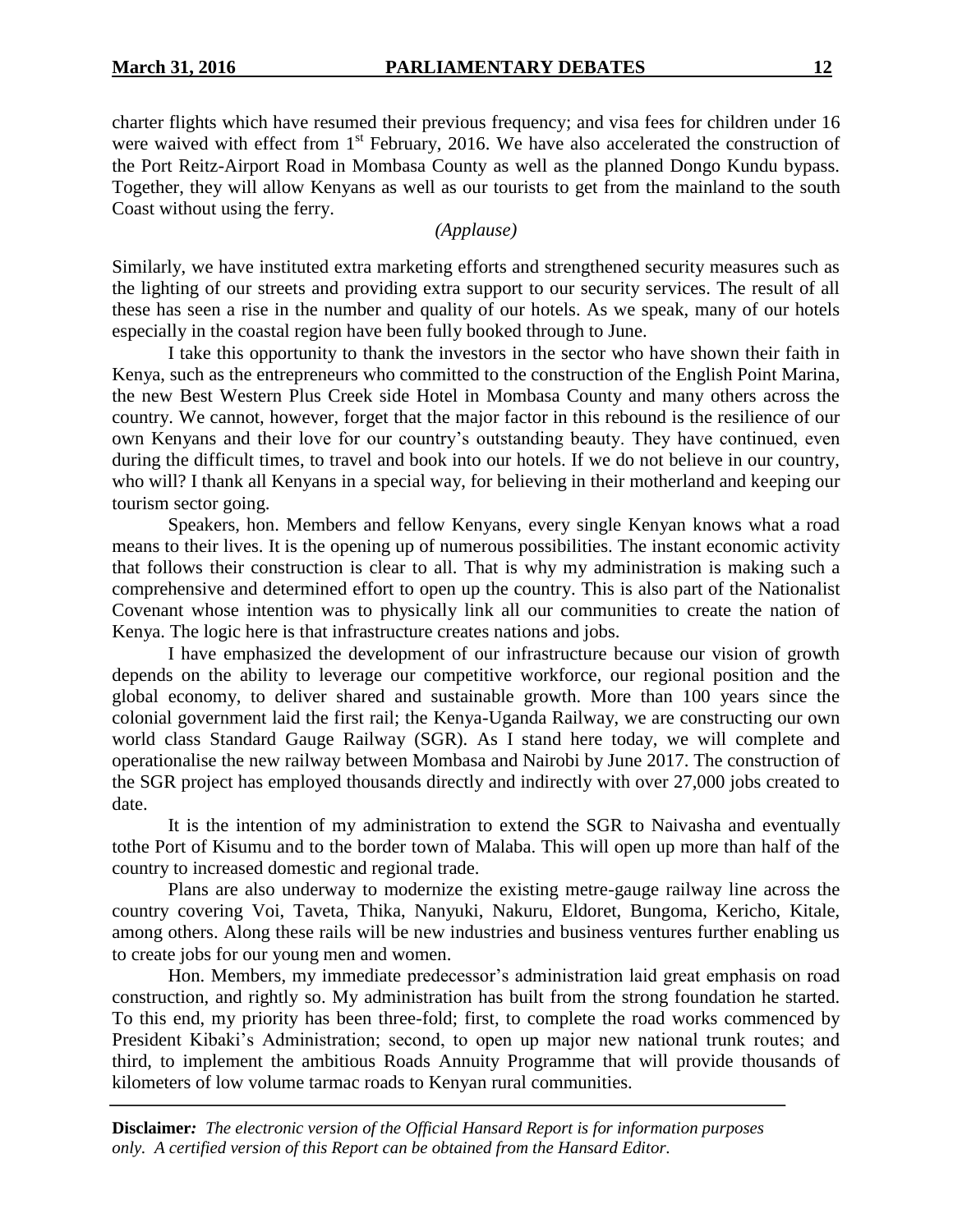Between 1963 and 2013, we built 11,000 kilometers of tarmac road. This translates to an average of 220 kilometers per year. In the last three years, my administration has tarmacked approximately 3,000 kilometers of road or an average rate of 1,000 kilometres per year. By 2017, we will have laid almost as much tarmac as happened in the 50 years since our Independence as we also continue rehabilitating our existing roads.

Hon. Members, as I address you today, road contractors are on the ground working day and night to complete a number of projects. In Marsabit, for example, the road from Merrille River to Moyale; in Taita Taveta County, the road from Mwatate to Taveta; in Kilifi County, the Mariakani-Kaloleni-Kilifi Road; in Migori County, the road from Kehancha to Suna to Masara; in Kajiado County, the road from Isinya to Ngong and, in Nairobi County, the road from South C to Kikuyu Town.

As part of this comprehensive effort in infrastructure, we have undertaken massive rehabilitation and expansion of our main port in Mombasa. In 2013, Mombasa was the  $8<sup>th</sup>$  busiest port in Africa with a handling capacity of 890,000 twenty-foot containers. Indeed, in February this year, my Government completed the expansion of two additional shipping berths at Kilindini, doubling our total handling capacity to 1.6 million twenty-foot containers per year. Indeed, in 3 years, Mombasa has now moved to becoming the  $4<sup>th</sup>$  busiest port in Africa down from  $8<sup>th</sup>$  three years ago.

Hon. Members, to consolidate our position as the region's transport hub, we opened the newly completed passenger air Terminal 2 and in addition, we will be commissioning two new terminals; 1A and 1E by May 2016. These new terminals will increase our passenger handling capacity by 5.1 million new passengers, bringing our total capacity at JKIA to 7.5 million passengers a year.

To improve domestic travel, there are new airport facilities at various stages of completion in Homa Bay, Isiolo in Isiolo County; Manda in Lamu County; Malindi in Kilifi County and Lokichoggio in Turkana County. We are also working on Suneka in Kisii County which we hope to start soon, Kakamega, Mandera, among others. All this is meant to link the communities of Kenya into a nation as part of our Nationalist Promise.

Mr. Speaker, Sir, efficient and adequate supplies of energy remain central to our nation's development agenda. My administration can report significant achievements here. In the last year, we have brought on-line 634 MW of new power, raising our total installed capacity to 2,282 MW. We appreciate that taking that power we generate into every Kenyan home is just as important as generating it. That is why we have built more than 10,000 kilometres of high capacity transmission as well as distribution lines, which now connect more parts of the country to the national grid than ever before, some of them for the very first time since Independence. Garissa is a case in point. It will receive the first ever electric power supply from the national grid next month. This shows my administration's commitment to the Nationalist Covenant and the inclusion of all.

This has also enabled us to connect many more Kenyans to the national grid. In the last twelve months, we have connected an additional 1.2 million Kenyans to electricity in their homes and places of work. My Government's street lighting initiative will have completed the installation of 26,000 new street lights across 5 counties by mid 2016. We have extended this programme to another 50 towns across the country.

Why are we doing this? It is to improve security and make the 24-hour economy a reality. From Kibokoni to Mtwapa, from Majengo to Kibera, street lighting means better returns for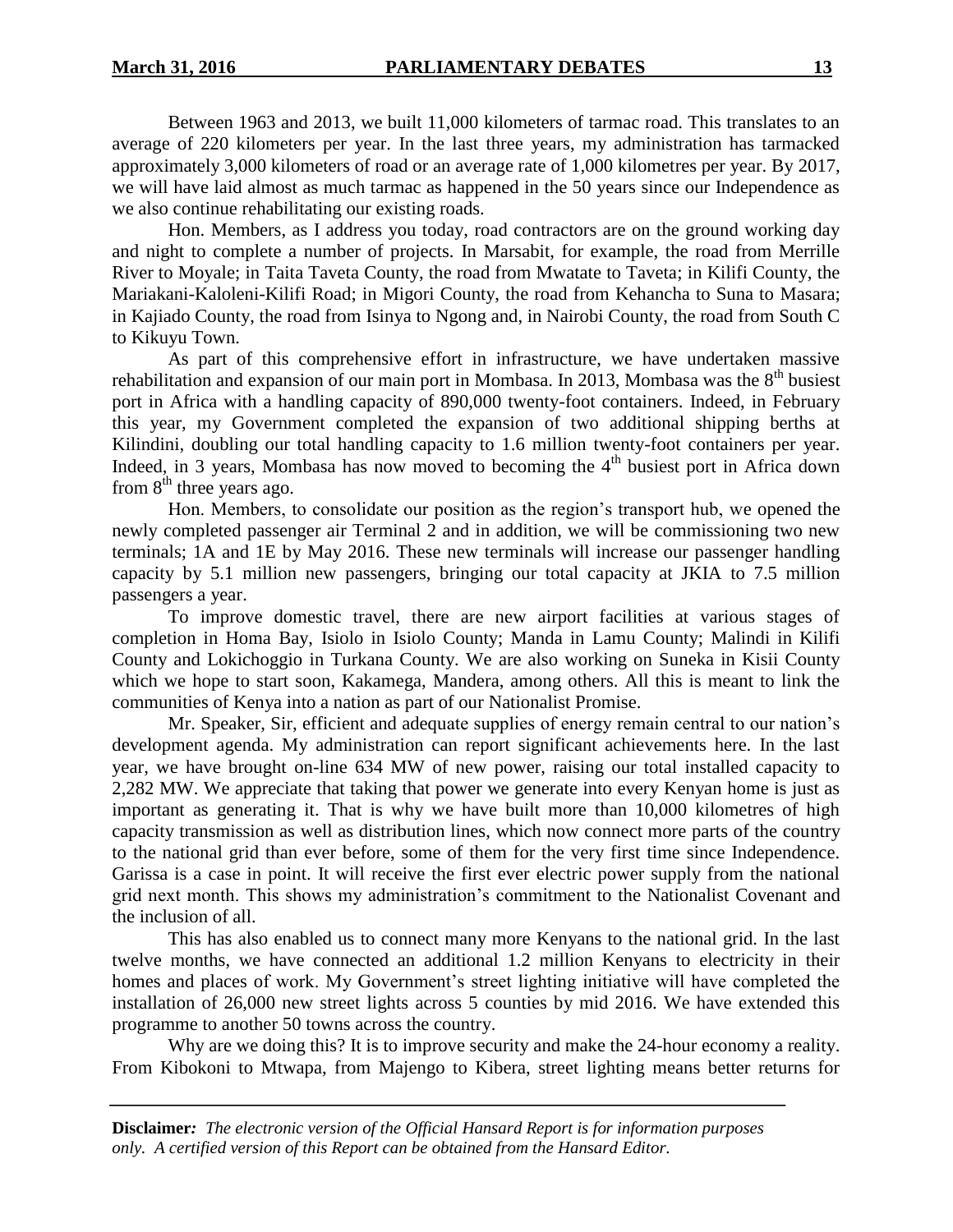Kenyans and better service for their customers. As a result of this programme, traders like Dominic Ombaka in Mathare, Aisha Abdalla and Mabel Barasa in Kisii can keep their businesses open longer because of improved security. Asha and Mabel have moved from using kerosene to using electricity. This is a 24-hour economy in practice; it is part of the Nationalist Promise to practically prosper everyone.

#### *(Applause)*

Fellow Kenyans, the state of devolution is a story of rapid implementation. It is profoundly welcome by the Kenyan people and my administration's dedication to its success. Few countries anywhere in the world have undertaken such a fundamental transformation of their structures of government in such an incredibly short time. Kenya has achieved this and I would like to congratulate every Kenyan for their outstanding and unwavering support for this process. I also thank Parliament, the Council of Governors, the county assemblies, and the Constitutional Commissions for their commitment to the cause of devolution. In spite of disagreements and, sometimes, very strong opposing views, we have stayed the course. Today we celebrate the success of reaching this advanced phase of implementation. We can share in a moment of satisfaction, knowing that more work remains to be done.

My Government has fully supported devolution, in the belief that it promises a future of shared prosperity for all of us. We know it broadens opportunities across the country and ensures that our journey forward will leave no Kenyan behind. My Government's commitment to devolution means that every year of this administration, we have transferred at least double the constitutional minimum of 15 per cent of shareable revenues to the counties. In absolute Kenya Shillings terms, we are talking of transferring one trillion to the 47 county governments as of Financial Year 2016/17, of which, 168 billion has gone directly to Arid and Semi-arid counties; 6 billion as part of the Equalisation Fund targeting previously under-resourced areas; 87 billion to the Constituency Development Fund; and, 13.4 billion to youth, women and persons with disability as part of Affirmative Action. For me this is the biggest demonstration of my administration's commitment to devolution.

## *(Applause)*

While applauding the success with which devolution has been firmly established and taking ample resources to the grassroots, Kenyans must remember that these funds come from their hard-earned taxes. It is absolutely critical that every Kenyan demands accountability from those who manage these resources. We need, therefore, to be frank. A significant proportion of the funds transferred to the devolved units have not met the expectations of the Kenyan people. You must ask: Is the one trillion sent to the county governments reflected in what you see?

#### **Hon. Members:** No!

**His Excellency the President** (Hon. Uhuru Kenyatta)**:** Is there clean drinking water and proper sanitation?

**Hon. Members:** No!

**His Excellency the President** (Hon. Uhuru Kenyatta)**:** Efficient garbage collection? **Hon. Members:** No!

**His Excellency the President** (Hon. Uhuru Kenyatta)**:** Medicines in hospitals?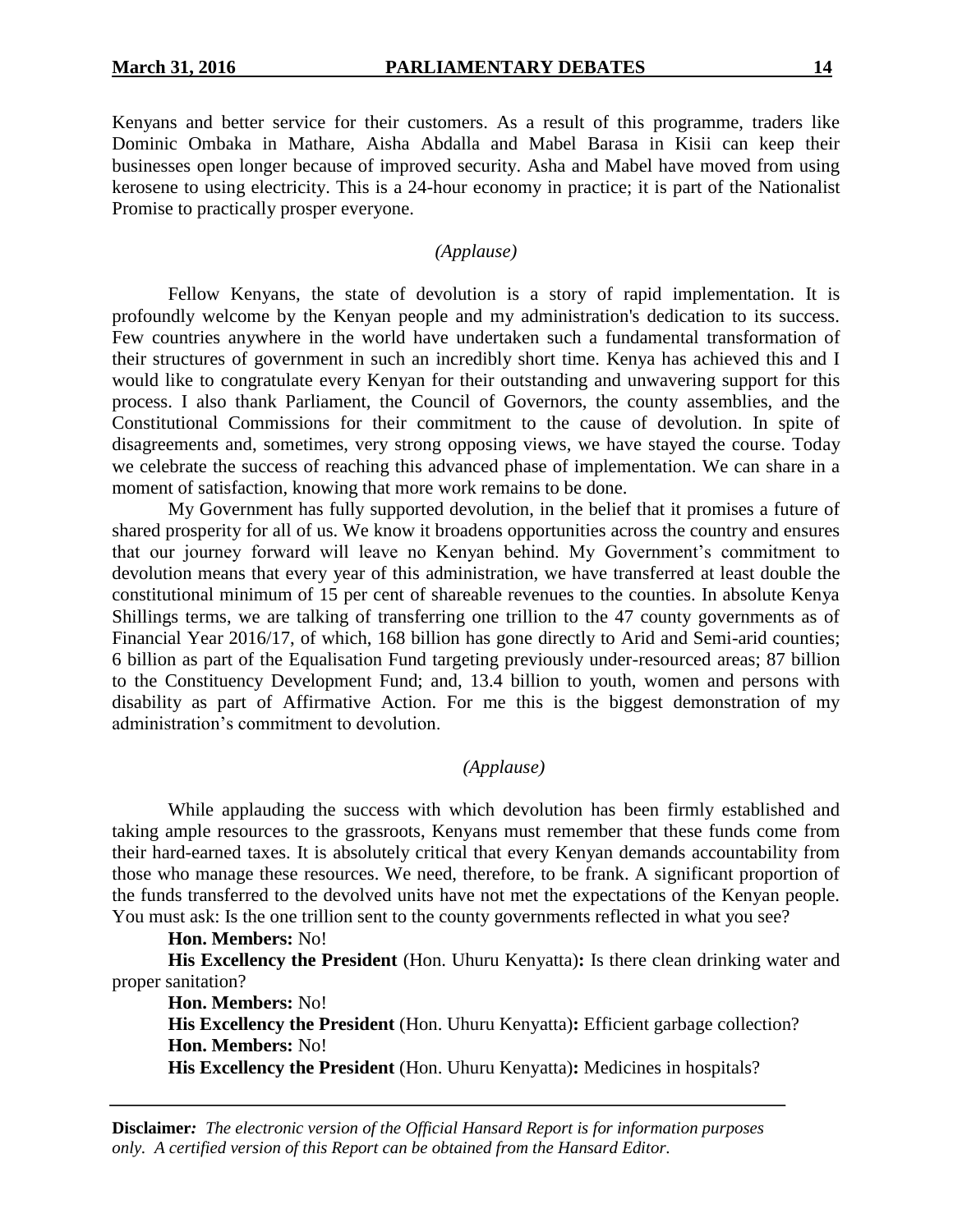#### **Hon. Members:** No!

**His Excellency the President** (Hon. Uhuru Kenyatta)**:** Agricultural extension workers visiting your farms?

**Hon. Members:** No!

**His Excellency the President** (Hon. Uhuru Kenyatta)**:** Hon. Members, fellow Kenyans, devolution was meant to be a mechanism that would ensure no areas were left behind. Instead, in some areas we see wastefulness, fleets of vehicles and palaces being acquired to benefit administrators and officials. We have not seen enough of these hard-earned resources being utilised to provide concrete benefits to the people. It is important that we celebrate achievements and also face shortcomings squarely. Just as Kenyans demand from their National Government accountability, today I also join them in demanding total accountability and better results from our county governments; for this is your money.

## *(Applause)*

My fellow Kenyans, while still on the subject of accountability, our nation has for a long time been involved in a protracted war against corruption. Previous administrations attempted to eliminate the vice, but with mixed results that did not meet Kenyans' justified expectations. Last year, I stood here and renewed our commitment to standing against corruption, an action that led to a robust national debate, renewed scrutiny of public officers and strengthened institutional tools against corruption. I pledged that the days of wanton corruption were numbered and those who chose the way of graft would be brought to book. Today, there are more than 360 corruption cases before the courts, most of them involving senior public officials. I took the unprecedented step of dismissing a third of my Cabinet; a very painful but necessary decision.

Those, in years gone-by, who might have used their positions as a shield against prosecution, find themselves today called to account for their actions. Cabinet Secretaries, Principal Secretaries, Governors, and several chief executives of state corporations have been charged for offences related to corruption. My message is clear: there will be no sacred cows.

To complement investigation and prosecution, we are investing in preventive measures, as well as tracking, seizing, and confiscating the proceeds of corruption. Let me briefly explain our strengthened approach. We have put in place a multi-agency institutional framework, bringing together all entities responsible for investigation and prosecution. In this Financial Year, we have set aside an additional Kshs1.6 billion to support this endeavour. The sharing of information between them is now more efficient and operational aspects of investigations and prosecution are now being completed without undue delays.

The Chief Justice has created a specialised division of the High Court to handle corruption and economic crimes. The Director of Public Prosecutions has in the last year trained and deployed 90 additional special prosecutors to try corruption cases. The Financial Reporting Centre and the Asset Recovery Agency are now operational. Consequently, we have traced, and are now preparing for seizure, property and assets worth Kshs1.6 billion acquired using proceeds of corruption. We intend to create a Fund into which the recovered funds will be deposited, with a view to use them for specials projects to uplift the vulnerable in our society.

*(Applause)*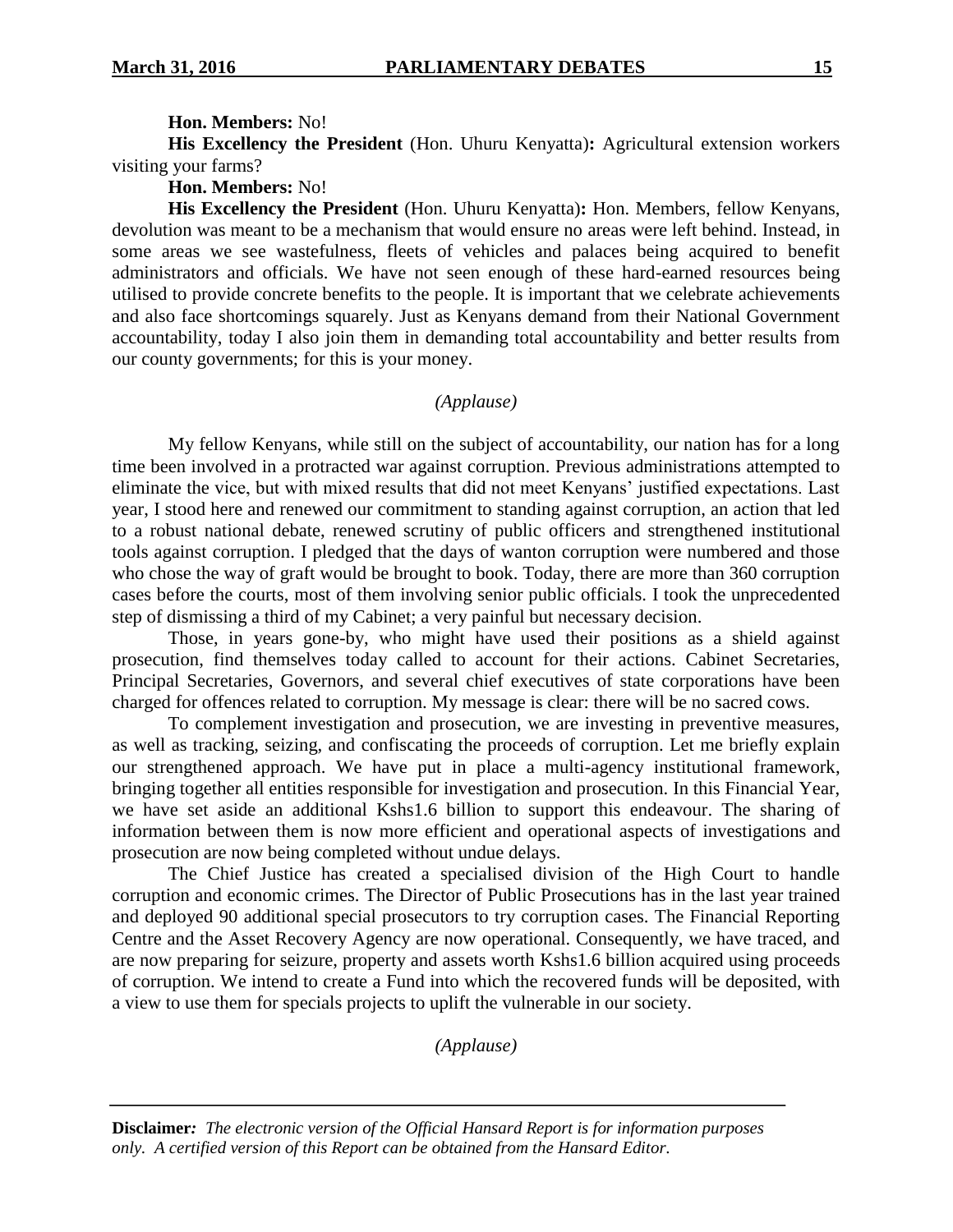We have enhanced our co-operation with different jurisdictions through mutual legal assistance agreements. This means that hiding the proceeds of corruption will get more difficult, here at home and abroad. We will seek to prosecute the corrupt even if they seek refuge outside our borders. We have also worked with the private sector to develop tools and agreements that will ensure that it does not drive corruption in the public sector. These efforts are bearing fruit. This is demonstrated by the recent quick tracing and seizure of Kshs400 million of assets acquired through stolen National Youth Service (NYS) funds. There has also been progress in the Jersey and Anglo-Leasing cases. To reduce the temptation and opportunity for corruption, and increase efficiency, my Government has enhanced the automation of service delivery.

Speakers, hon. Members, fellow Kenyans, I understand the frustrations of those who feel that investigative and court processes have been manipulated by the corrupt in order to escape accountability, delay and derail justice. It is crucial, therefore, that the judiciary reduces and eliminates the frivolous exploitation of legal technicalities to defeat the course of justice.

Hon. Speakers, hon. Members and fellow Kenyans, I understand the frustration of those who feel that investigative and court processes have been manipulated by the corrupt in order to escape accountability, delay and derail justices. It is crucial therefore that our judiciary reduces and eliminates the frivolous exploitation of legal technicalities to defeat the course of justice. Kenyans are justified to demand from the judiciary a tightened regime that is impatient by unwarranted delay. The judiciary has the funding and the requisite leadership and must therefore play its rightful role. It must not be perceived to be helpless, a bystander or complacent in this war. That is a threat to our development and security. They have cases before them and should concluded them and tell Kenyans the verdict.

Following the measures I took last year, I am encouraged by the overwhelming support Kenyans and indeed our friends abroad continue to give us in this fight. Everywhere I have gone, people have spoken clearly, demanding that corruption must be eliminated. I believe that this war must and will eventually be won. I will, today, be tabling before this House, the report showing cases of corruption that are already in court and another report showing frozen assets acquired using corrupt means.

Hon. Speakers, hon. Members, fellow Kenyans, our founding fathers fought for Independence to use our freedom and sovereignty to fight poverty, ignorance and diseases--- One of them is walking in to the Chamber right now.

#### *(Sen. G.G. Kariuki walked into the Chamber)*

In fact, this was part of the original Nationalist Promise before we re-imagined it under our Vision 2030. That is why I am of the firm belief that Kenya must make transformative investments in health and education. The proper healthcare of every Kenyan remains a core priority of this administration. Towards this end, we have continued to invest heavily in healthcare. To date, the free maternity programme has doubled the number of Kenyans who have access to affordable maternal healthcare from 600,000 in 2013 to1.2 million in 2016. Mothers across the country have benefitted greatly from this intervention. We are aware that there is still work to be done in this area and I want to assure the nation that we will remain engaged in the pursuit of better maternal healthcare for all women across Kenya.

All of us know the cost of treating major chronic diseases such as cancer, diabetes, kidney failure, just to mention but a few. These diseases have bankrupted many a family. Many of us have had to endure requests for contributions towards medical costs. That is why my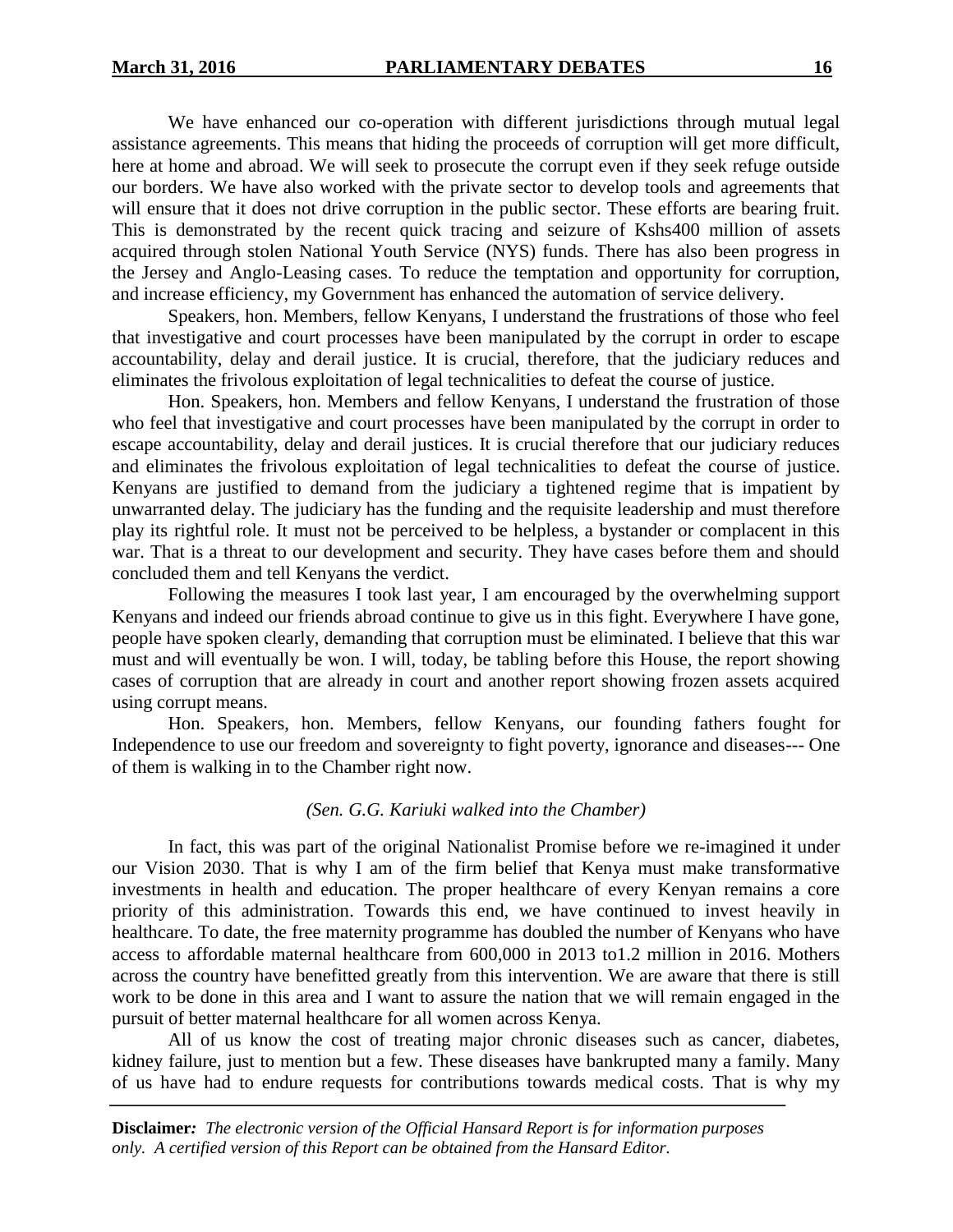administration initiated the Managed Equipment Services Scheme so that Kenyans can find the care that they need at the prices they can afford and in places accessible to them.

Our people will no longer have to travel to Nairobi or abroad for that matter to find the specialist medical treatment that they need. The goal and objective of this programme is quite simple. We are equipping two hospitals, One Level Four and one Level Five in each county with state of the art equipment. The intention is to have Level Four and Level Five hospitals in every county. We want this by function and not by name.

#### *(Applause)*

Our four national referral hospitals will also receive equipment so that they can diagnose and treat these illnesses. The project is run in close collaboration with our county governments. As an illustration of the impact of this project, in 2013, there were only 44 dialysis machines in our public health institutions. Indeed, most of these were in Kenyatta National Hospital and Moi Referral Hospital in Eldoret. By December of this year, we will have a total of 289 dialysis machines spread across the country. Indeed in 2013 there were only 58 ICU beds in our public hospitals and again those were largely in Kenyatta and Moi Referral Hospitals. By the end of this year, we will have 130 ICU beds spread across the country.

In 2013 there were only 10 ultrasound machines in our public hospitals. By the end of this year, we will have over 100 ultrasound machines in our public hospitals. The availability of this equipment in county medical facilities has had great impact on the lives of people such as Japheth Muoki, whom I happened to meet when I went to open the Machakos Hospital. One had to live in Kibera near KNH to beat the long queues. Thanks to the managed equipment scheme, he has now managed to go home to his home County of Machakos and he now has regular and comfortable access to the equipment he needs for his dialysis.

We know that there are many like him across the country. My promise to them is that working together with our governors, we shall soon reach each and every single one of you and you will receive treatment at prices that you can affords and in a hospital close to your home. *Nimekauka kidogo.*

## *(His Excellency the President took a glass of water)*

As I speak to you hon. Members, Homa Bay hospital, Nakuru General Hospital, Gucha Hospital, Kilifi Hospital, Machakos General, Moi Teaching and Referral in Uasin Gishu County have all received major equipment upgrades under the scheme and the roll out is continuing countrywide including such places as Engineer in Nyandarua, Voi, Makueni, Chuka, Kakamega, Isiolo, Mandera, amongst others. This expansive medical infrastructure and capacity is part of meeting our end of the bargain in the Nationalist Promise.

I now focus on measures my administration has taken to ensure our education sector is in tandem with our national, social and economic development gains. Before I do that however, let me show you the state of our people's quality of education in comparative terms. The world economic forum's global competitiveness report of 2014/2015 has this to say:-

"Compared to 144 countries the quality of our education system in Kenya is  $30<sup>th</sup>$  and first in Africa. We are  $32<sup>nd</sup>$  in the availability of research amongst those 144 countries and training services and the first in Africa. We are  $33<sup>rd</sup>$  in this report in capacity for innovation and the first in Africa. We are  $32<sup>nd</sup>$  in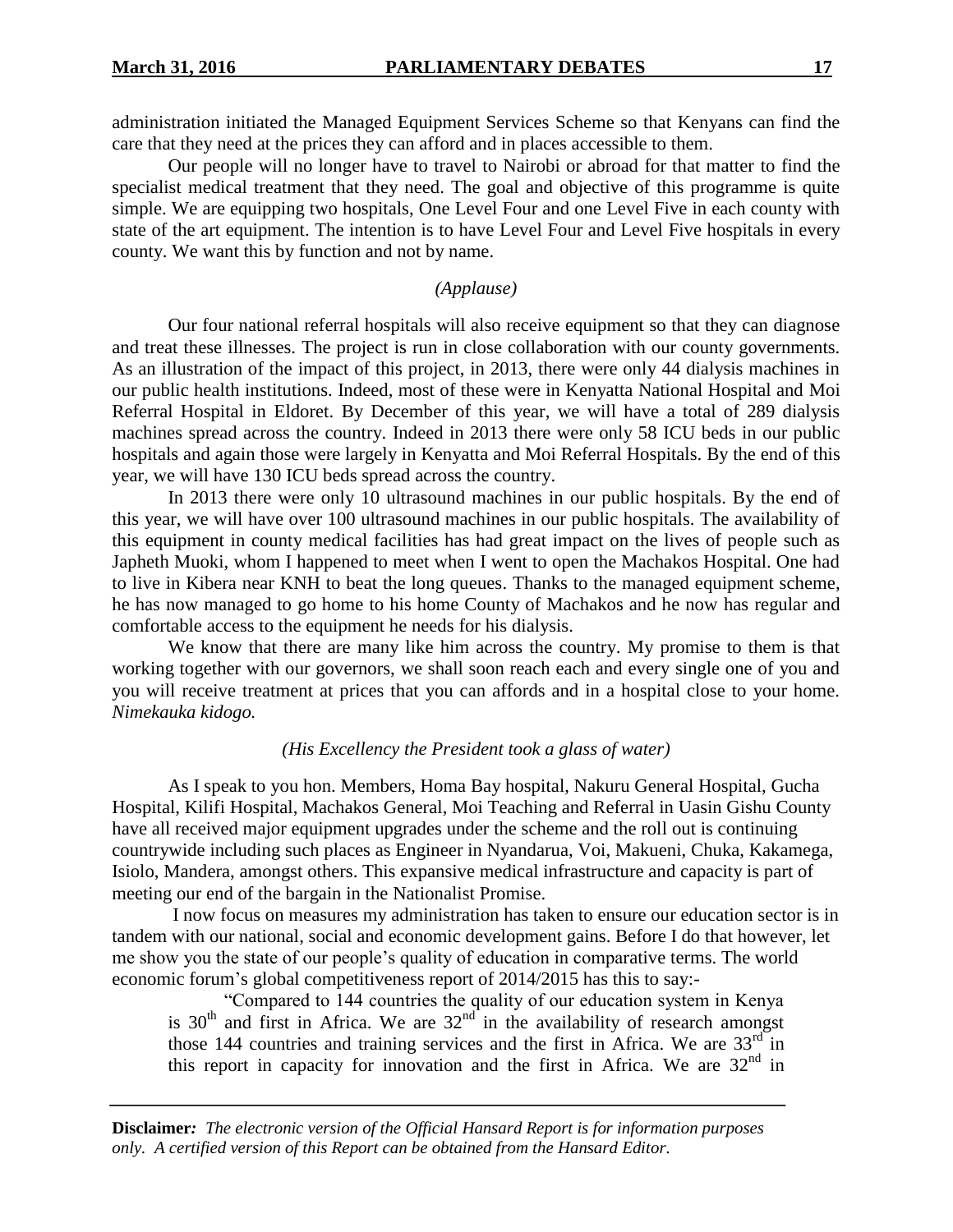availability of research and training services and the first in Africa. We are  $33<sup>rd</sup>$  in this report in capacity for innovation and the first in Africa".

These are just a partial reading of the comparative statistics. The conclusion is that Kenya is number one in Africa in multiple categories.

## *(Applause)*

It is a testament to our high standards, reflecting our expectations as a people, but we want to still do more. It is not enough to be number one in Africa. We must be able to become even better educated, more competitive, more driven to have the ability to attract the world's cutting edge industries and investments in our economy.

My administration takes this as a priority. It is also part of our Nationalist Covenant to eliminate ignorance. We cannot compromise or reverse the gains we have made so far. That is why we have taken swift and stern action against those involved in the corrupting of our examination system.

## *(Applause)*

Hon. Speakers, I am convinced that technology and the ability to innovate it, and use it to transform businesses and agriculture is the bright future of our young people. They must be empowered. We must equip them to be future-ready. In recognition of this, we undertook to provide digital devices to Standard One pupils in every public primary school. It has taken time, but we were and are working on the infrastructure necessary to realize this goal. Today, approximately 22,000 public primary schools in every corner of our country have been connected to electricity.

## *(Applause)*

Mr. Speaker, Sir, I am pleased to report here today that our promise to roll out the digital learning programme will be fulfilled this year. The learning devices, I am glad to say, are in the country, and are being subjected to tests. Over 1 million class one pupils will have access to digital learning devices, and appropriate curriculum which has already been digitized for Standard one and two. Equally, 60,000 teachers have already been trained to support the digital learning experience.

#### *(Applause)*

Other key indicators of our ICT master-plan remain firmly on track. Indeed, in the last three years alone, we have seen huge leaps in our mobile phone penetration and subscribers.

2G mobile phone penetration increased from 75 per cent in 2013 to 94.4 per cent in December 2015. There are only 116 sub-locations left in the country that are not covered by basic mobile voice services. This is down from 1,119 sub-locations that had no network in 2013.

The total number of mobile subscribers has increased from 29.7 million in 2013 to 37.7 million in Dec 2015 while the internet penetration has doubled from 41.6 per cent in 2013 to 82.6 per cent in Dec 2015. The number of internet users increased by an additional 21 million in the last 3 years to hit 35.5 million users in December 2015. My administration has created an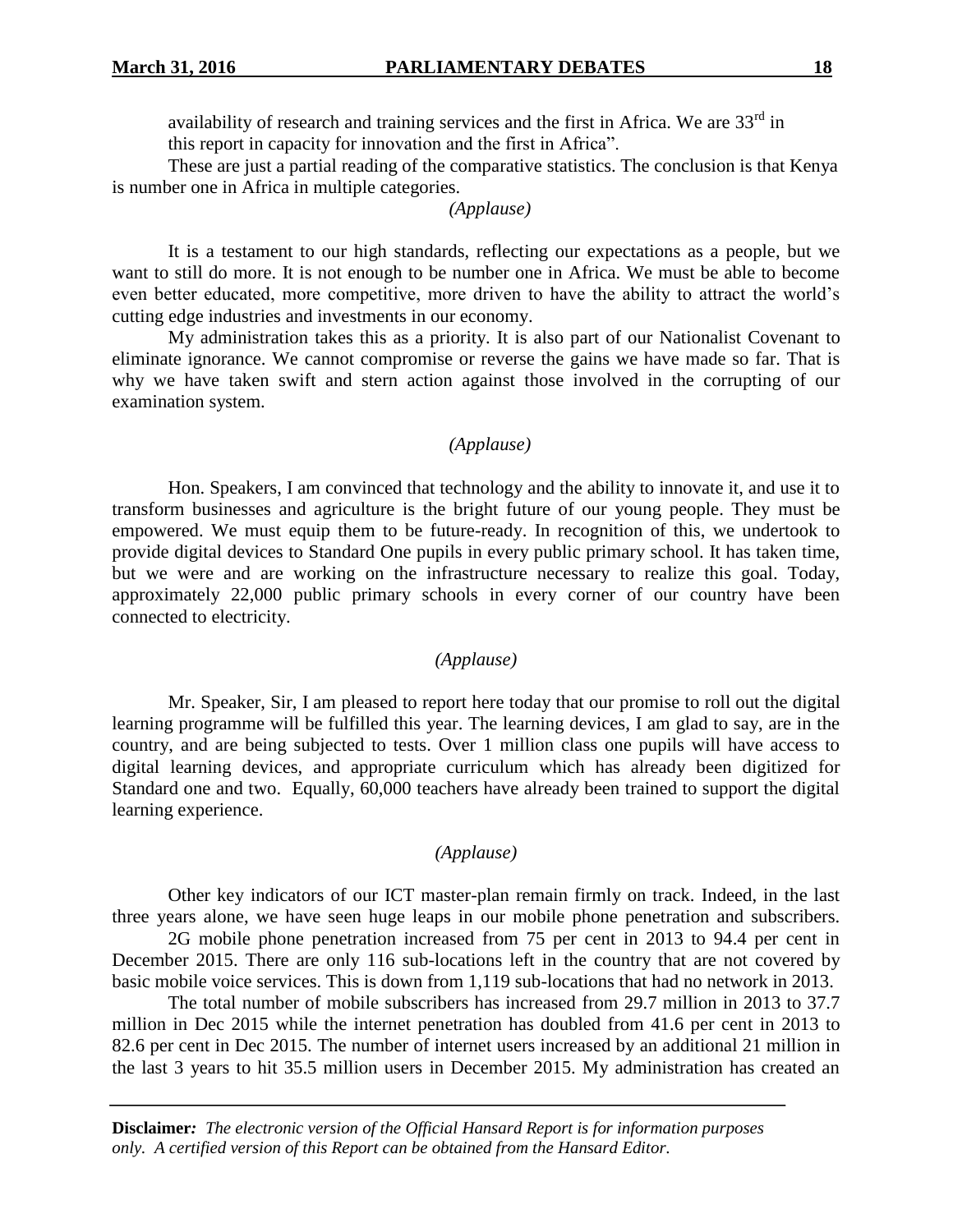enabling policy environment for continued investment in ICT. This is evidenced by the growth of companies such as *M-Kopa.*

The facts that I have shared today speak to how technology has enlarged and enhanced the democratic space for all Kenyans. How it has helped us to "leapfrog" our peers by giving us access to knowledge and information at our fingertips regardless of where we are in the country.

It is a testament to how expansion in access to electricity is creating an enabling environment to harness these technologies, establishing a virtuous cycle that enables Kenyans take better control of their lives. More connectivity means that every Kenyan has worldwide information at their fingertips. We can learn faster and feed this knowledge into our lives and enterprise. We are a developing country that is steadily taking on the characteristics of a developed nation.

# *(Applause)*

Hon. Members, as we speak, my administration has already began consulting stakeholders to gain their assent and support for the proposed changes to the current 8-4-4 system to maintain the high standard that Kenyans deserve and to make certain that our qualifications are globally credible and acceptable. We are also working with them to restore the integrity of our exam system. We expect to announce the results of this engagement with stakeholders on the 8-4-4 system and to present to the country a new direction in the education of our youth that will produce all rounded students with skills and values for the Kenya that we are building. Education has been the vital pipeline to opportunity in Kenya. We cannot afford to leave any child behind.

Hon. Members, in 2015, over 925,000 Kenyan children sat for the Kenya Certificate of Primary Education (KCPE). This year, when we did the Form One selection, only 759,000 received places in public and private secondary schools. The result of this is that over 167,000 of our young boys and girls are sitting at home, idle and vulnerable to the lure of vices. It is my determination to reduce this gap to zero by next year.

## *(Applause)*

To this end, I wish to engage with Members of the National Assembly to ensure that by 2017; together we can build 3,000 new classrooms in secondary schools that are required to achieve a 100 per cent transition. I also wish to work with Members of the National Assembly to provide and to ensure that together we provide sufficient capitation for all our students.

Hon. Members, this is to attain the full promise of our Nationalist Covenant that requires that no child be left uneducated. I implore Parliament and especially the National Assembly to support us in this endeavour.

## *(Applause)*

Hon. Members, the focus should now be making our youth employable by equipping them with appropriate technical skills. Our labour market suffers a huge deficit of technical skills. This was brought to bear with the exploration for oil by Tullow in Turkana. This brought home the reality when they had to import specialized welders from other countries because we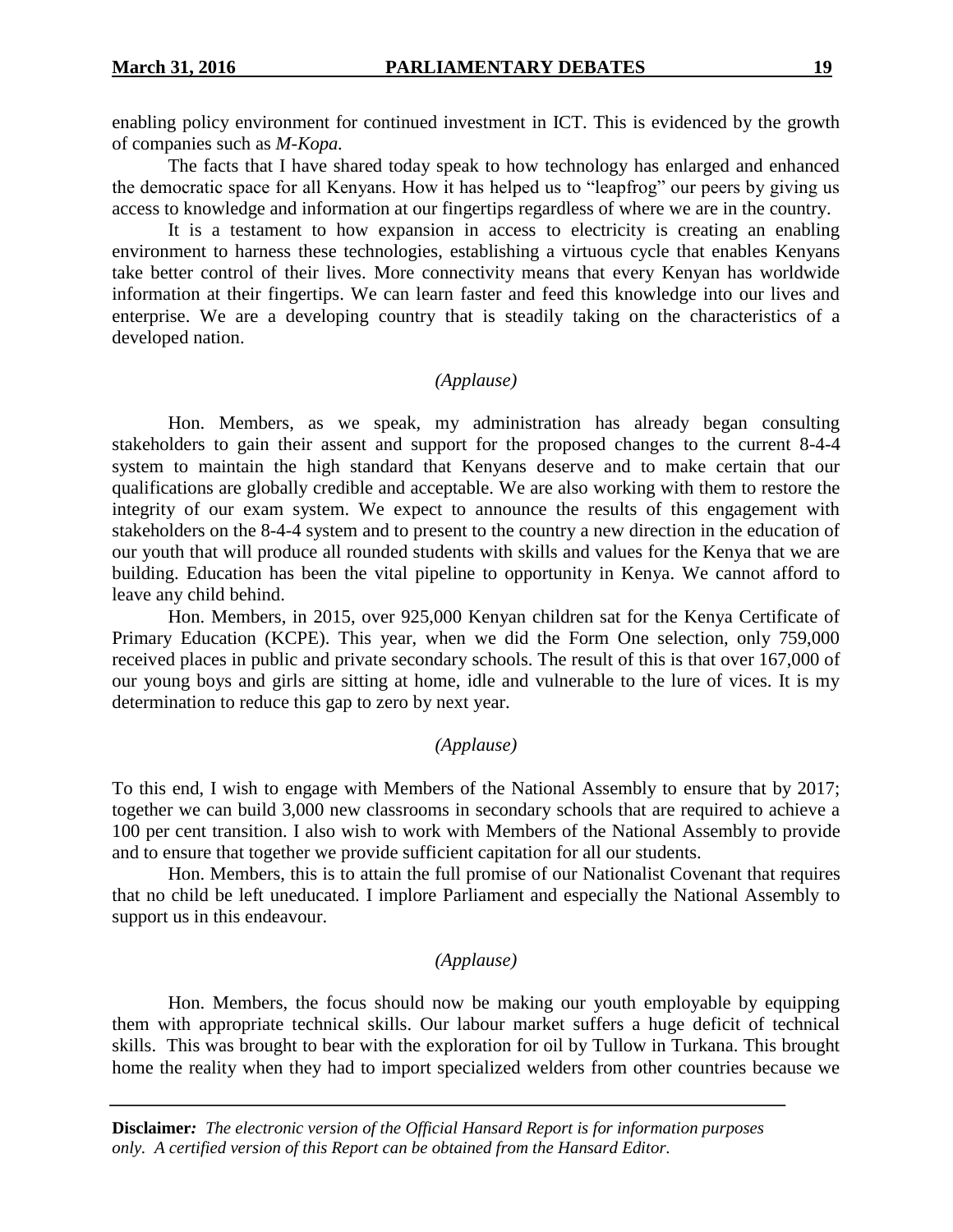did not have the requisite skills available here in Kenya. We also need to make our technical jobs attractive. We, therefore, need more technicians, chefs, masons, plumbers, welders and agricultural related workers to close this gap. My Government has committed and completed 54 new technical training institutes and plans to construct an additional 76 such institutes. This represents 100 per cent increase in the number of institutes in this country since 2013.

By September 2016, we expect a student enrolment of 350,000 young men and women. We have also invested in the Kenya Medical Training colleges (KMTCs). We have added an additional 33 more county campuses to reach a total of 54 across our nation. Students enrolled in these KMTCs have increased from 19,000 to over 25,000 in the last three years. This is in line with our aim to modernize the health sector, not just through brick and mortar and equipment, but also by building the capacity of our young men and women. This is also part of the Nationalist Promise.

Fellow Kenyans, we have vulnerable Kenyans that deserve a helping hand. We are not a rich country able to afford an extensive welfare system, but we are a kind-hearted people who want to help those most in need. My administration has undertaken to provide "uplift" to those who most sorely need it. These are the orphaned children, the elderly and persons with severe disabilities. In the last year, working with some of our development partners, we have benefited over 717, 000 households compared to just over 500,000 in the previous 12 months.

In budgetary allocation, we have transferred just over Kshs 18billion shillings in cash transfers compared with Kshs 14 billion in the previous 12 months. Today, Mama Jillo from Malindi who is a senior Kenyan citizen has received the helping hand of the Kenyan people through their Government. The same goes for Amina Kazungu from Kilifi who suffers from disability. They do not need food aid any more. Their dignity and their well being have been uplifted.

When I entered office, we also had less than five million Kenyans enrolled in the National Hospital Insurance Fund (NHIF). My administration initiated a recruitment drive that today has increased enrolment to almost 7 million. This means that the cost of medical care has been reduced for millions of Kenyans, as the package by NHIF has also been expanded. My appeal to you, hon. Members, is that you join us in ensuring that we register more Kenyans to ensure that the heavy burden of medical expense and cost that Kenyans bear is reduced through adequate insurance cover.

Fellow Kenyans, these are concrete manifestations of our embracing the values of social justice and human dignity articulated in our Constitution. My administration is also working hard to ensure that every sector of the economy is uplifted. We know that agriculture is the mainstay of most of our people. It is from farming revenue that school and health fees are paid. To boost the earnings of our farmers, my administration has undertaken measures to address burdensome licensing fees and levies that remain a bottleneck, particularly in sugarcane, tea and coffee farming.

As you will recall, not long ago, I appointed a taskforce to address the challenges to the coffee sub-sector. In line with their preliminary recommendations, I have from today directed that all coffee licensing fees and levies be waived with immediate effect.

*(Applause)*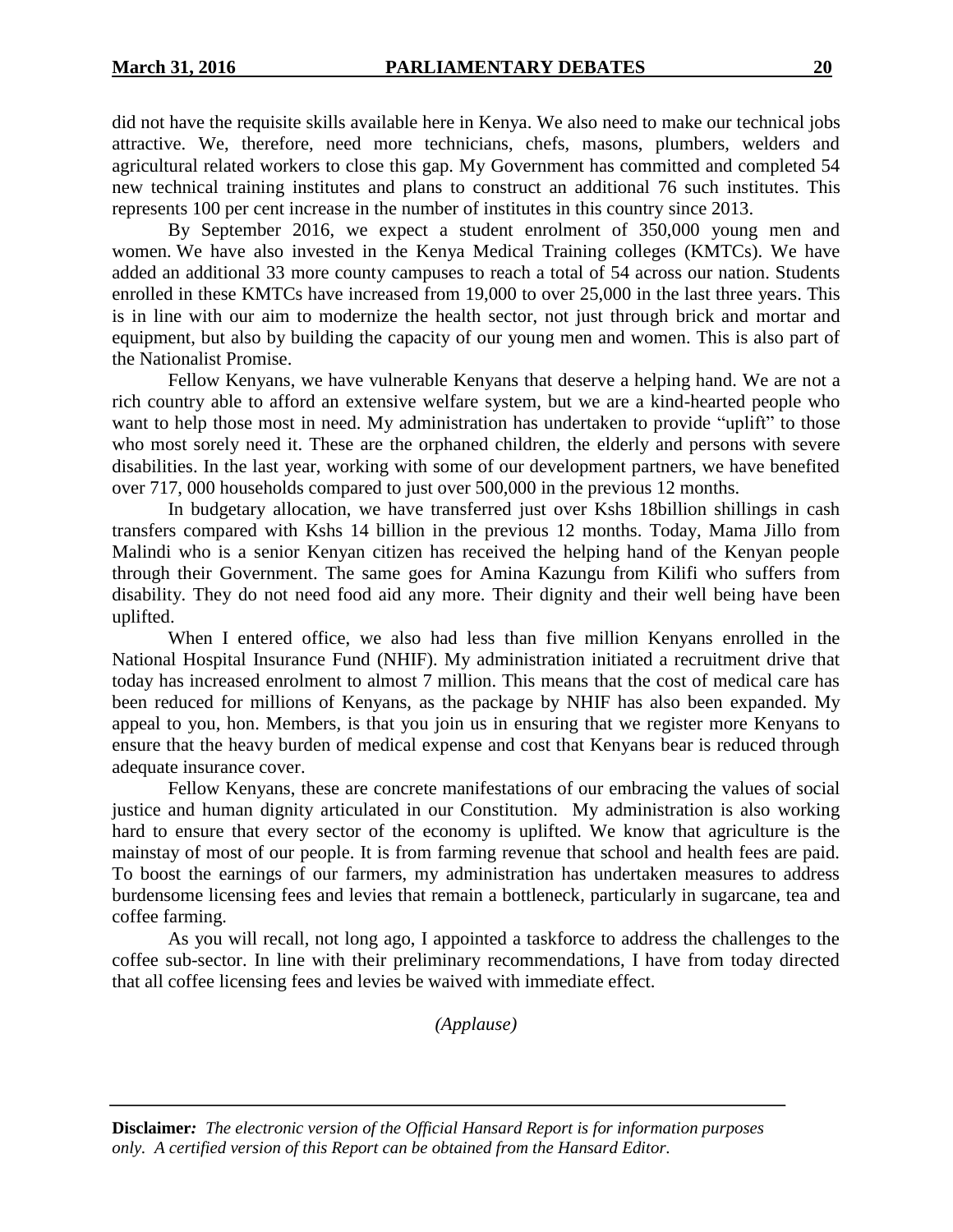I expect this to increase the revenues received by the coffee farmers by 4 per cent. I have also directed the Ministry of Agriculture, the Office of the Attorney-General, and the National Treasury to review the other sectors, notably, sugar and tea to come up with a recommendation on the way forward in these sectors. We will extent these efforts also to regulatory fees in multiple sectors that continue to make it costly as well as a time consuming affair to undertake new projects or to expand existing ones. To this end, I am also today directing that the prohibitive levies at the National Environment Management Authority (NEMA), the National Construction Authority (NCA) as well as the Communications Authority of Kenya (CAK) be reviewed with immediate effect.

## *(Applause)*

Hon. Members, ours must not be the business of making it difficult for Kenyans to do business. We must simplify and make it cheaper for our people to do business. In the same vein, I call upon our county governments to follow suit in undertaking a review of prohibitive licences and levies under their purview. I promise you that once done, you will all see the impact on job creation in this country.

Fellow Kenyans, under my administration, Article 34 of the Constitution has truly been brought to life. Our media is the vanguard of our values as a nation and they hold a special place in our socio-economic life. They form the essential bridge between the different strata of our society. They help to convey critical information, shape opinions and the psyche of our people. The media shines light on the misdeeds that must be laid bare to the public. It sings songs of praise that galvanize our nation during times of victory. The media is also a broad sword that has grown even more potent with the evolution of new social media channels that bring on board the multiplier effect of citizen journalism. For that very reason, I will never tire to remind the Fourth Estate that with great power comes an even greater onus of responsibility; the responsibility to tell the truth, the responsibility to be fair and balanced in their criticism as well as in their praise of those in the public arena but most importantly, the responsibility and sacred duty to safeguard the unity of our nation.

# *(Applause)*

Fellow Kenyans, hon. Members, these are difficult times. Our country faces various potential threats. The terrorists who seek to attack our people are already trying to anticipate the media's response to their evil acts. It is up to you to help us frustrate their ends. As journalists, editors and owners, you must always remember that the fate of millions of Kenyans hangs precariously on the tip of your ink pen. You can choose to use your platform to burn or to build your country. I urge you, today, to use it for the latter. I invite you to work with my Government to strengthen and protect our democratic space.

In the last year, we have made immense strides in the area of technology. The first phase of digital migration has been successfully concluded. As a result, we now have 63 licensed stations as of December, 2015 compared to only 14 that we found in 2013. Indeed, I would be justified to say that despite the vehement resistance by a section of the media to the digital migration process, it is clear that their fears were unfounded. A recent study indicates that there has been an 11.5 per cent increase in the proportion of daily television viewers.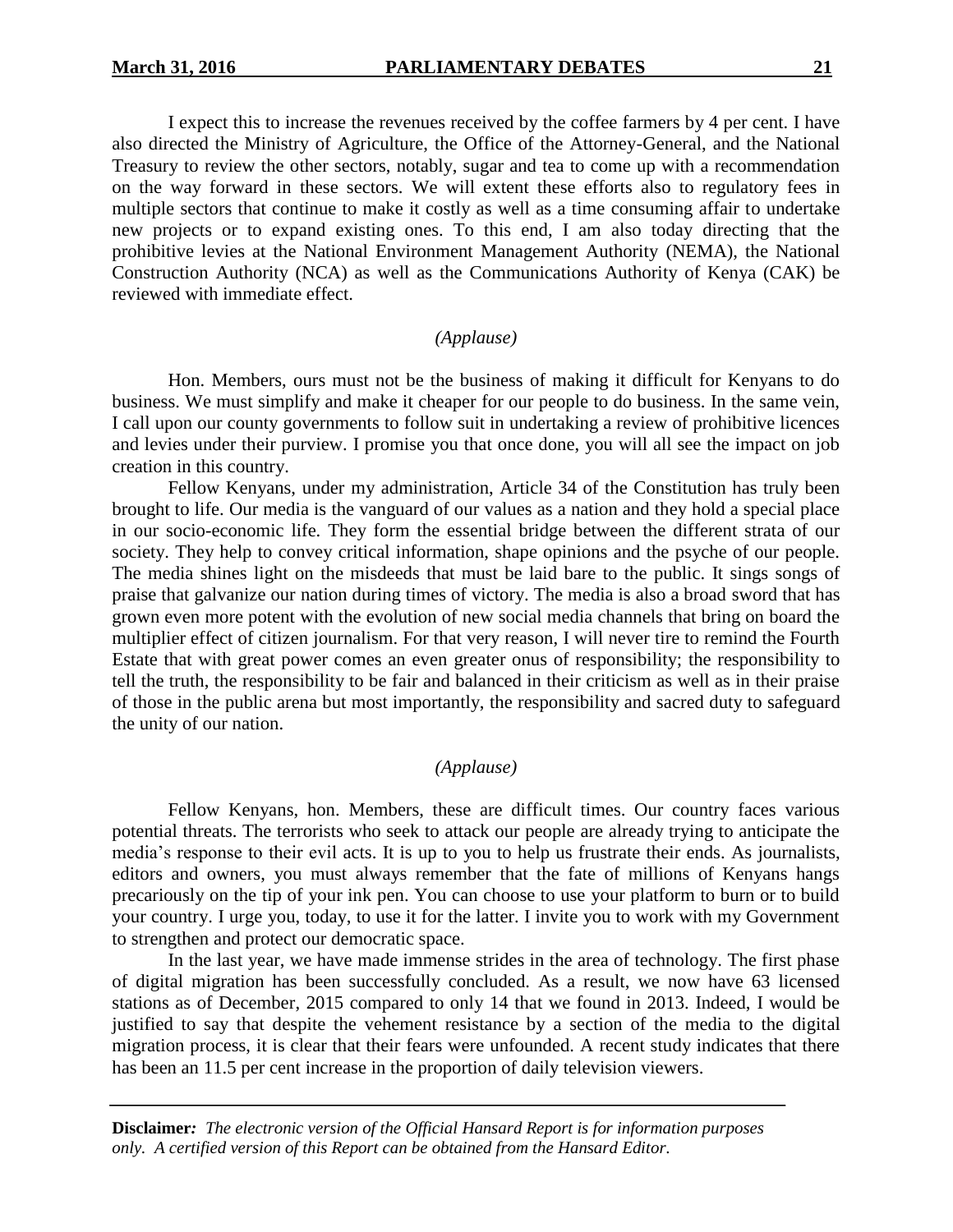We have seen a proliferation of exciting local talent and content on our now numerous television channels, from hilarious comedies like Aunty Boss to the educational entertainment offered by the Shamba Shape Up Show. I take this opportunity to salute our local producers like Dorothy Bosibori Ghettuba of Spielworks Media Ltd and Alison Ngibuini of Al Is On Production Ltd who have seized the opportunities brought about by digital migration, to create new jobs for hundreds of young actors, casting crew, videographers and editors. That is what we always envisioned.

Speakers, hon. Members and fellow Kenyans, the Government's most critical duty is to protect the lives and property of its citizens, as well as the sovereignty of our Republic. This task is today made more complex by violent extremism, geopolitical rivals, organised crime such as cybercrime and human and drug trafficking. I will be tabling, before the House, the report of the National Security Council (NSC) on the state of our national security, where I outline specific measures that have been undertaken by my Government to secure the people of Kenya.

Allow me now, hon. Speakers, to focus on a few important issues that touch on the security of our nation. We have implemented specific strategies that deal with our security challenges and have made a number of cross-cutting multi-sectoral interventions. These include review of security related legislation, roll out of a collaborative approach to counter terrorism and an integrated command and control centre. We have undertaken National Police Service reforms, reforms to the national administration, immigration services, correctional services, peace building and conflict management, as well as citizen participation in security through our *Nyumba Kumi* Initiative. Our reforms include the Integrated Population Registration System, operationalisation of the Asset Recovery Agency, Integrated Border Management Programmes, inter-agency collaboration in investigation and prosecution, multi-agency team on eradication of corruption as well as regional and international initiatives.

Specifically, hon. Speakers, we have increased the number of police officers by 10,000 in the last 12 months, with an additional 10,000 set for recruitment next week.

## *(Applause)*

We have also increased the number of patrol vehicles on our streets through the managed lease service framework and we can all testify of a much stronger police presence across the country.

Modernizing our security apparatus has been a cornerstone of our agenda and we have invested billions of shillings over the last year in specialized government transport equipment, weapons, communication, air borne capabilities as well as personal body armour for our officers.

The newly launched National Police Service Communication and Surveillance Command Center is a noteworthy illustration in this regard. This facility is the nucleus of our strategy to leverage the benefits of technology to improve both the efficiency and effectiveness of our security services.

Fellow Kenyans, we cannot run away from the fact that we face a threat of terrorism driven by a globalized ideology that is fanatically opposed to the idea of a multi-cultural and peaceful society. It seeks to destroy our sovereignty, democracy and to annihilate our liberty. This threat is not national; it is global in nature. We have seen it across the world; most recently in Pakistan, Belgium, France, Nigeria, Ivory Coast, Mali and Turkey, just to mention a few. One of this country's greatest strengths is our religious and cultural diversity and I am proud that our people refuse to be divided by the reckless actions of these criminals.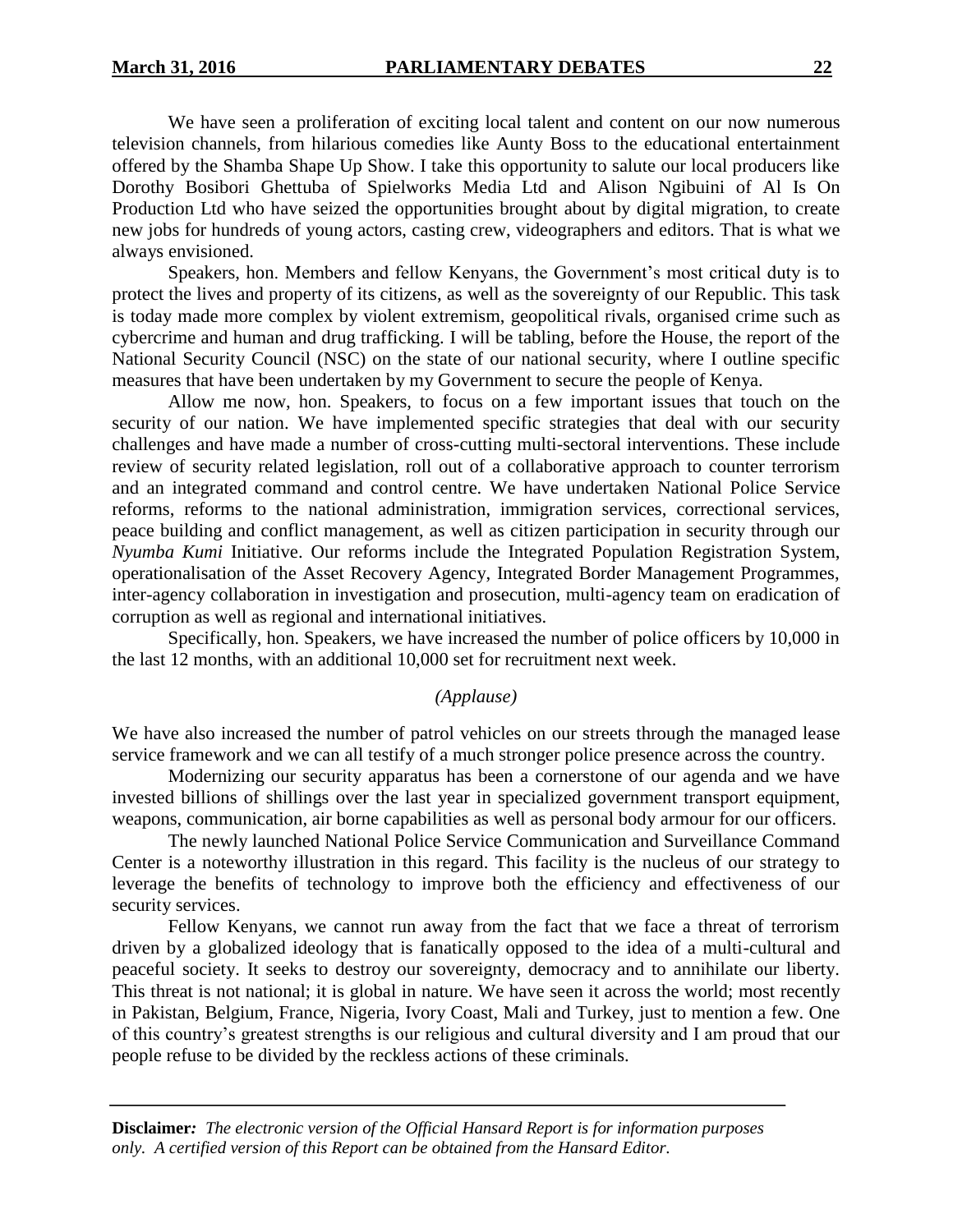#### *(Applause)*

Today, I want to pay particular special tribute to a Kenyan of Muslim faith; Salah Farah. He was shot and killed by terrorists near Mandera for the simple fact of shielding Christians from attack.

## *(Applause)*

He died defending people whom he did not even know. This is because he believed in their right to freedom of worship and he knew that every single life irrespective of faith is sacred. He is a powerful symbol of our country's ambition to attain the full expression of a secure, cohesive nationhood, and he is a costly reminder that we all have a role to play in protecting our freedom. I felt especially proud this afternoon speaking with his brother and his wife, when they mentioned to me that not only are they proud of their husband and brother but they too are ready to commit their lives to protect our way of life.

## *(Applause)*

Salah exemplified the best of who we are as a country; a diverse people united by our common love for liberty and peace and above all, being our brothers' keeper. His actions epitomize the Nationalist Covenant we so desire to live by. I today acknowledge Salah's family and I want to tell his children that their father's sacrifice will never be forgotten and will long be admired.

In recognition of his remarkable act of valour and, indeed, on behalf of the people of Kenya, I hereby posthumously award, Salah Farah the Order of the Grand Warrior of Kenya.

#### *(Applause)*

Speakers, Sir, hon. Members and fellow Kenyans, when my administration assumed office, we promised to provide an answer to the perennial land question. We pledged to address the structural challenges that affect our land tenure systems. This we did because we know how important land is, as a productive resource, to the realisation of our development agenda. Land is the basis of all other economic activities and, therefore, the sanctity of title deeds should never be in doubt. I am happy to report that in the last one year we have issued an additional one million new title deeds, bringing the total number of newly issued title deeds to 2,405,000 since 2013. We are on track to surpass our target of three million new title deeds by 2017.

### *(Applause)*

From Mpeketoni in Lamu to Waitiki in Mombasa; Kihiu-Mwiri in Murang'a to the Nyeri colonial villages; settlement schemes in Taita-Taveta to those of Trans-Nzoia - in every region of the Republic - substantive solutions to old land disputes have been realised. The progress is there to see for those who choose to do so. We know that much remains to be done, but we are confident that we shall complete this complex task and remain true to our promise.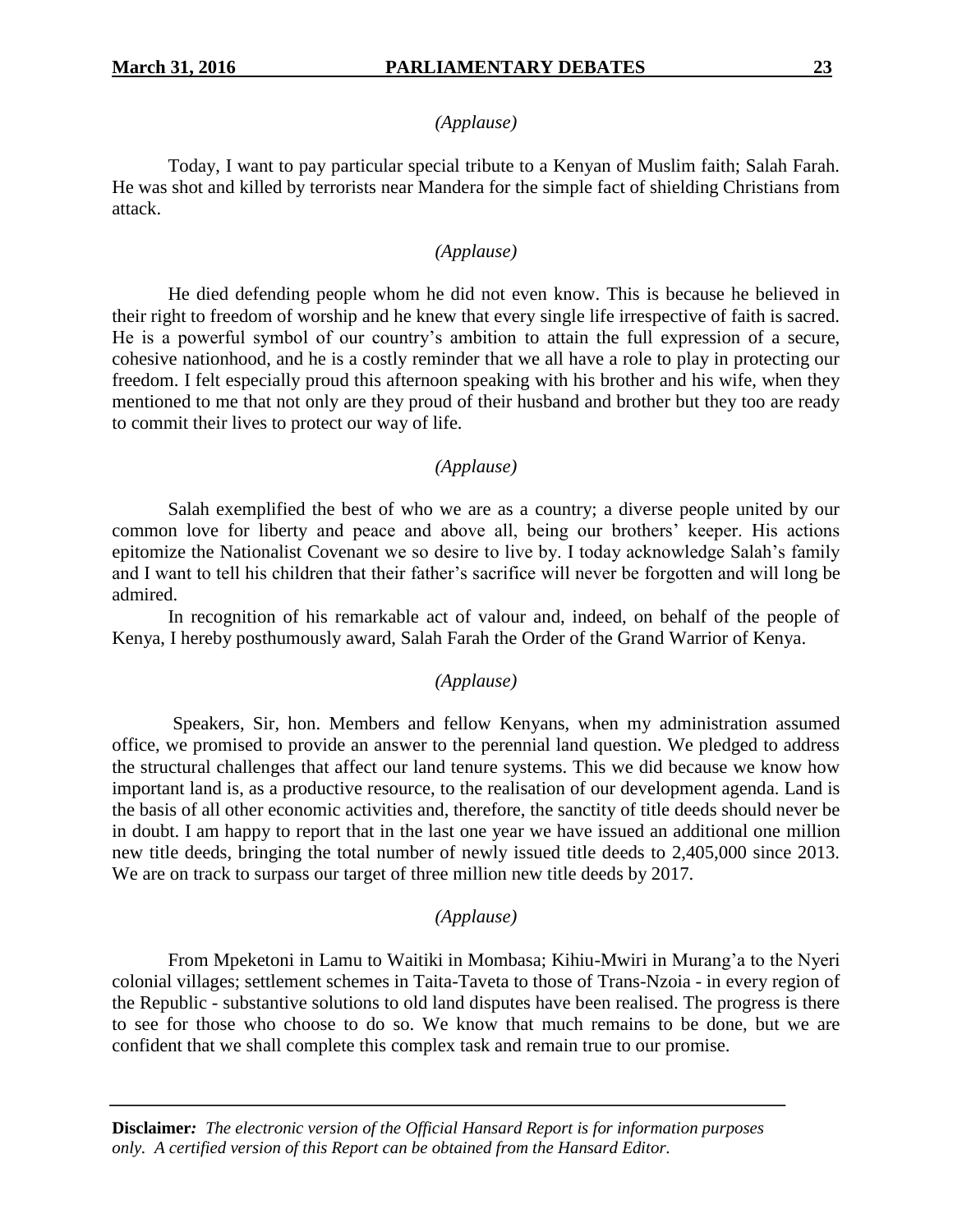I take this opportunity to commend the National Land Commission (NLC) for collaborating with the Ministry of Lands. We have been able to undertake thorough audits of the 13 major land registries, to facilitate their digitisation and introduce cashless digital payment systems for various land-related services. In addition, this collaboration has given birth to a oneof-a-kind digital titling centre that enables advanced security and transparency features. It has also led to the national geo-spatial infrastructure that will come into operation at the end of this year, setting the stage for further development in Geographical Information Systems (GIS) that will improve service delivery and development initiatives.

Hon. Members, we have taken steps to improve access to Government services; creating Huduma Centres that offer Kenyans a range of vital public services under one roof. The Huduma Centres are offering a wide range of different government services and serve approximately 35,000 Kenyans per day. Each of these centres is a visible manifestation of our desire to improve the citizen's experience of Government and show the Kenyan people that serving them quickly and comprehensively is both our priority and pleasure.

Speakers, hon. Members and fellow Kenyans, Kenya's international standing continues to improve. We have cemented our role as the champion for regional integration and security. Peace-building, ceasefire and national reconciliation processes in the region are often informed by efforts supported and facilitated by Kenya. Most recently, we have witnessed the product of our persistence and faith in peace in the reconciliation underway in our neighbouring South Sudan. Our soldiers are skilled and brave peacekeepers in multiple theatres, particularly in Somalia, the Democratic Republic of Congo (DRC) and South Sudan, just to mention a few.

Our medical staff volunteered to go to West Africa to fight Ebola, a testament of their skill and bravery, and our nation's leading place in making the world a better place. Kenya matters on the world stage. Our diplomats – and I particularly single out Amb. Kamau – led in the negotiations that led to the Sustainable Development Goals (SDGs). We were a crucial player in advancing a World Trade Round that had stalled when we hosted the WTO Ministerial Conference in Nairobi; the first time it has ever been hosted in Africa. We are an important player in multilateral negotiations on trade, environment, sustainable development, and a host of other global challenges.

In the past year, we have also hosted major international events including the Global Entrepreneurship Summit. I am happy to report to Kenyans that, that trend will continue this year when we host the First Tokyo International Conference on African Development (TICAD), the first ever to be held outside Japan. Also, later this year, we will host the United Nations Conference on Trade and Development (UNCTAD) which will be holding its 14<sup>th</sup> Session here in Nairobi.

In 2015, one renowned world leader after another visited Kenya. To name but a few, His Holiness Pope Francis made a very successful three day visit choosing Kenya as a first destination on his first African journey. Earlier in the year, President Barack Obama and I hosted the Global Entrepreneurship Summit in Nairobi and the Italian Prime Minister, the Rt. Hon. Mateo Renzi made a state visit and we are welcoming more this year.

Hon. Members, fellow Kenyans, these visits and conferences are a clear proof of the trust you have placed in the leadership of this country. Kenyans are seizing this moment to create economic opportunities and to expand our influence globally. Our international standing is high.

Hon. Speakers, hon. Members, fellow Kenyans, all these efforts are part of my generation's contribution to the Nationalist Covenant. Just as we have inherited and re-imagined